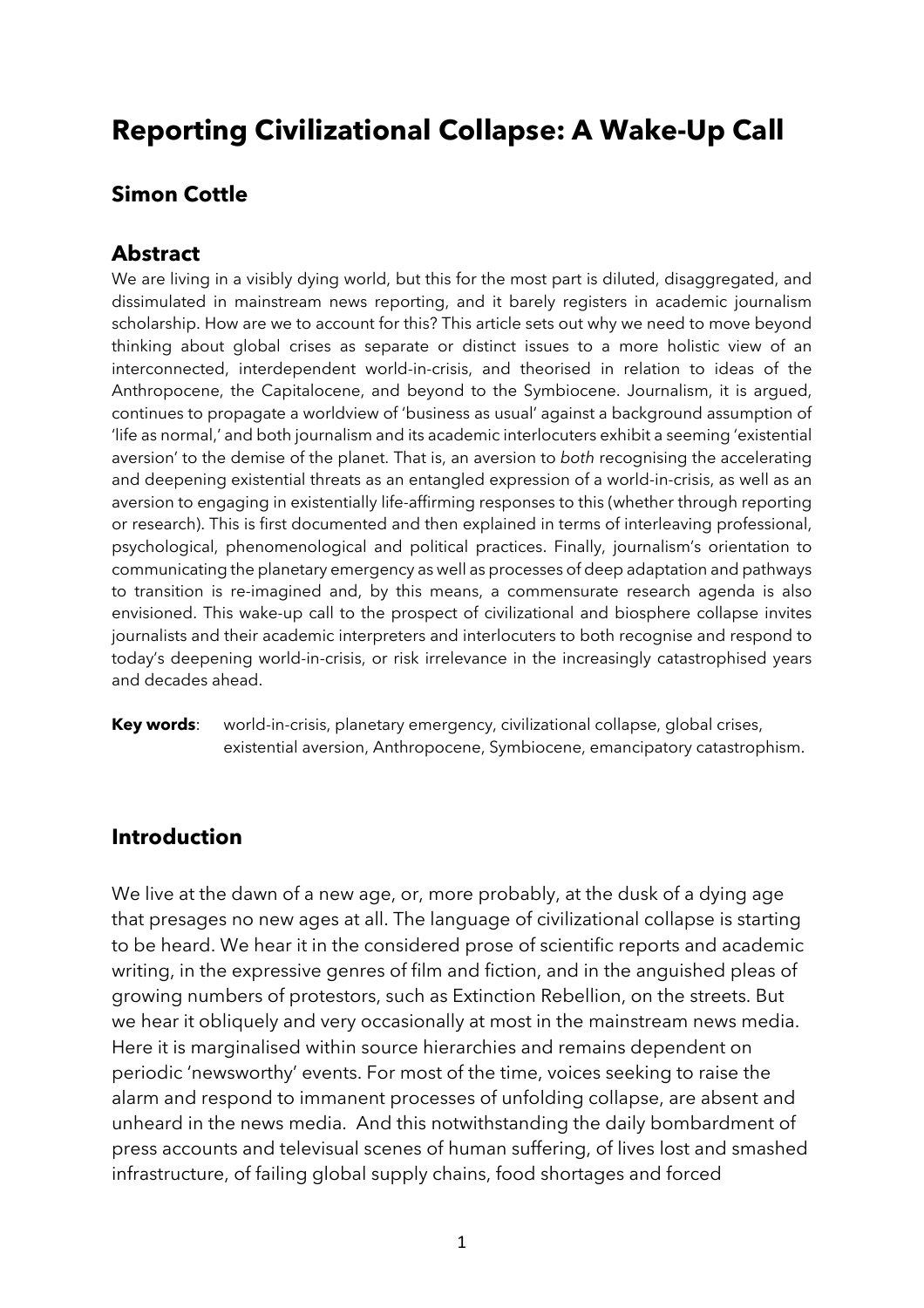migrations, of desolated environments and destroyed wildlife, of megafires and melting icecaps.

The onward and accelerating crush of global crises and catastrophes can no longer be ignored or simply taken as the latest coincidence of randomly destructive events. These are neither accidents of nature nor society, nor the malevolent acts of someone's preferred God. We are witnessing a *world-in-crisis* even if it is not named as such*,* and its unfolding in real time. A world in which anthropogenic crises *caused* by the inexorable and ecologically destructive advance of human society and its predominant economic system, are finally reaching their nadir - or endgame.

The gargantuan progenies running amok in the world garden have been set loose by human parentage. They are born from and borne along by human history's most globally rapacious, economically extractive, and ecologically devastating system of production and consumption, and reinforced through a normative worldview wedded to ideas of incessant growth, material progress and human exceptionalism. These cataclysms have their names. Climate change straddles the Earth as the most precipitous threat to humanity, but it is dangerously inept to think that this is the only existential catastrophe now bearing down on life on planet earth. Pandemics, bio-diversity loss, the sixth mass extinction, energy, water and food insecurity, soil degradation and toxic pollution, war and weapons of mass annihilation, all now pose further threats to existence. Entangled within and precipitating many of them are global financial crashes and deepening inequality, increased political polarisation and instability, failing supply chains, world population growth and mass population movements and, inevitably, increased humanitarian disasters. The latter are no longer *spatially* confined 'over there' in the global South but take root 'at home' in the global North and *temporally* threaten to become permanent emergencies everywhere.

This article sets out the case for journalism to step up to the table of unfolding civilizational collapse, recognising the urgency and repercussions for world society and the biosphere, whilst also playing its part in the enacting of pathways of transition and transformation. It is imperative that the world of journalism and its academic interpretative community recognise the increasingly entangled and compounding nature of global crises today, and address these holistically as endemic to a *world-in-crisis.* The existential threats to life on planet earth are not, unfortunately, confined to self-contained 'issues,' whether climate change, global pandemics, or food precarity. They are expressive of and entangled more complexly in today's unfolding planetary emergency that now threatens both civilizational and ecological collapse. This trajectory is only set to worsen in the years and decades ahead. As it does, journalism will be compelled to re-imagine its reporting stance to a world-in-crisis, and journalism's academic interpreters and interlocuters will have to re-vision their research priorities or become increasingly irrelevant and out of step with their (End) times.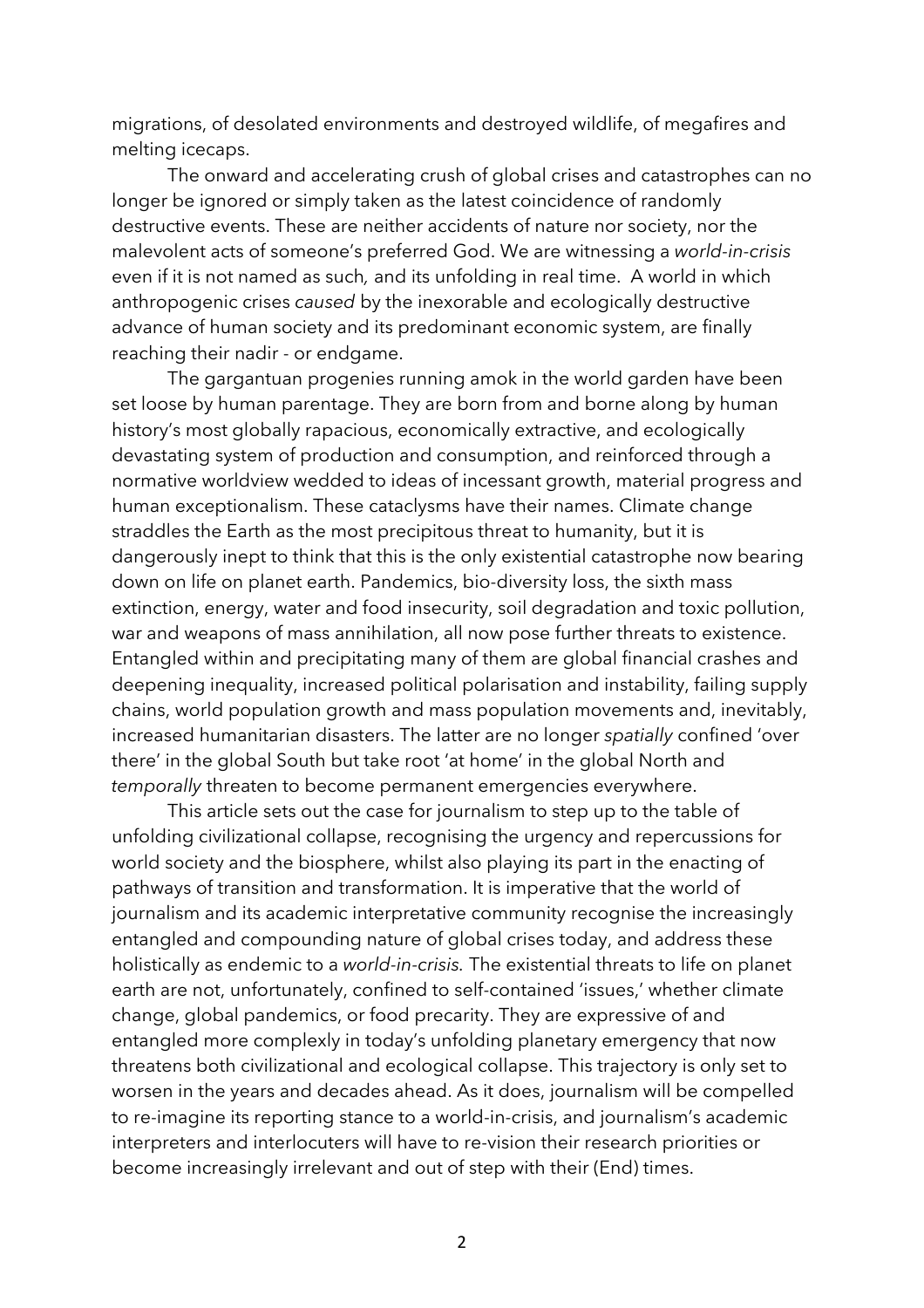The dark telos of immanent civilizational and biosphere collapse should not be dismissed as alarmist, as simply catastrophist thinking, though it can be psychologically comforting to do so. To be clear, this author has no desire to be the messenger of bad news, a Cassandra cursed to be the utterer of true prophecies or a Nostradamus attracting those with a penchant for the superstitious, much less a latter-day Hieronymus Bosch painting pictures with glee of the waiting damnation and destruction ahead! But the accumulating weight of evidence now informing scientific and expert projections cannot be ignored and should not be distanced from thought. Journalism, as well as its scholarly interpretative community have a responsibility to communicatively address the performative, symbolic, and deliberative play of strategic politics and corporate power in a world-in-crisis, as well as the wider field of cultural engagement and pre-figurative politics that offer, just possibly, seeds of hope in the civil sphere.

The argument is set out over five interlinked sub-sections. First, the accumulating evidence of probable, impending, 'civilizational collapse,' well known to some, is briefly set out, and a case is made for why we need to move beyond particularised thinking about 'global crises' to a more holistic view of our interconnected, interdependent world-in-crisis.

Second, ideas of civilizational collapse are situated briefly in relation to recent theoretical perspectives on the Anthropocene, Capitalocene, and the ecological ideas and sensibilities coalescing under the mantle of the Symbiocene, as well as formative ideas of 'emancipatory catastrophism', amongst others. These, help to make better sense of the dark telos of collapse as well as necessary trajectories of deep adaptation.

Third, developing on these theoretical frameworks, a general critique of journalism's current reporting stance to a world—in-crisis is outlined, noting its diluted, disaggregated and generally dissimulating nature. Journalism, it is argued, continues for the most part to propagate a worldview of 'business as usual' against a background assumption of 'life as normal,' and does so notwithstanding the evident incursions of accelerating and deepening crises now impacting life chances and indeed the chance of Life itself for millions around the planet.

Fourth, a parallel observation is made in respect of journalism's academic interpreters and interlocuters, where widespread silence and research fragmentation is found to generally characterize the response to today's planetary emergency and its reporting. This journalistic *and* academic 'existential aversion,' that is, aversion to both recognising the deepening, accelerating and combined entanglement of global existential threats now immanent within a world-in-crisis, as well as an aversion to engaging in life affirming responses to them (whether in reporting or research), is documented and accounted for at multiple levels, from the professional and pragmatic to the psychological, phenomenological, and political.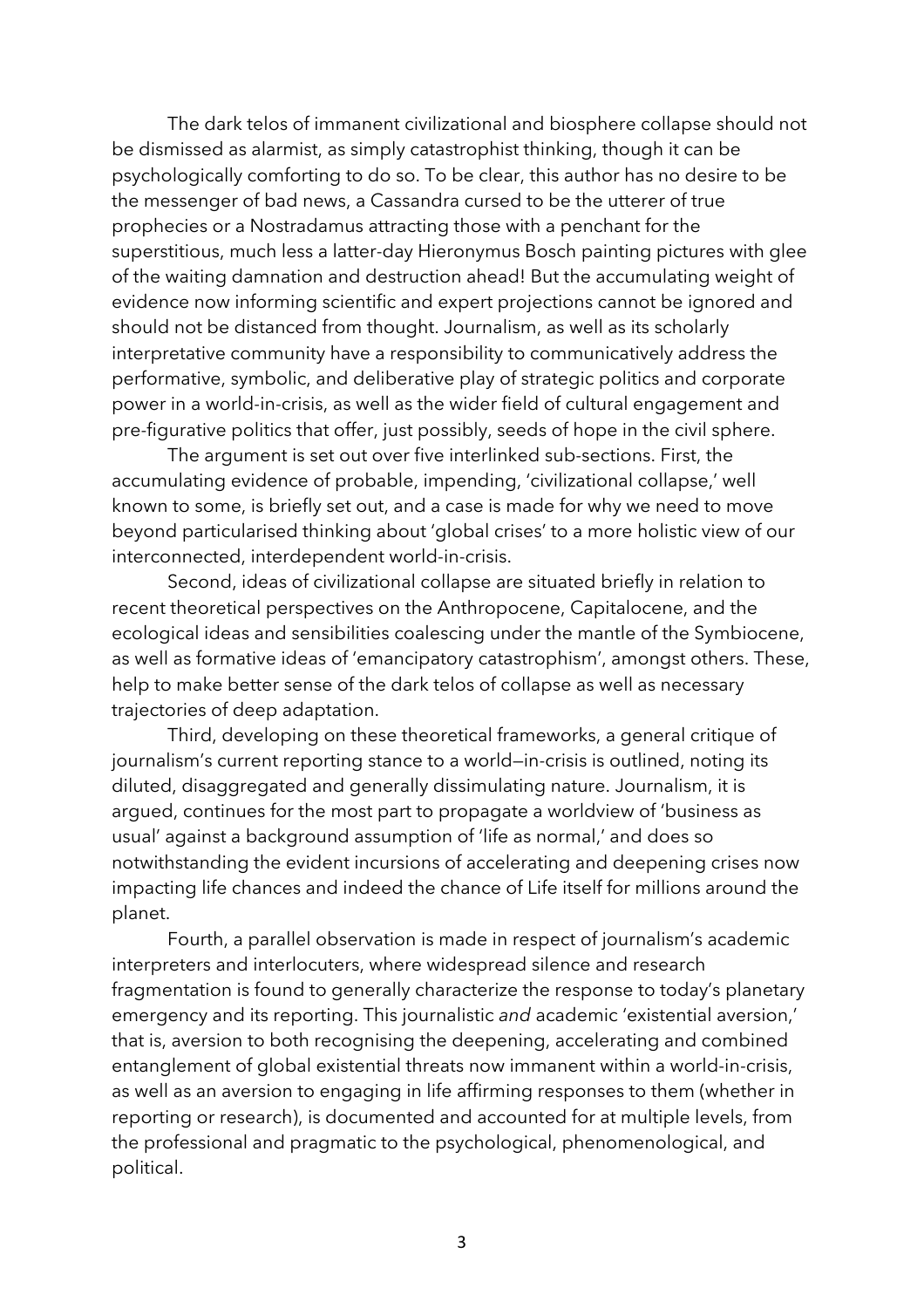Fifth, drawing on the preceding discussion journalism's critical role and responsibilities in communicating the planetary emergency as well as processes of deep adaptation and pathways to societal transition, are re-imagined and a research agenda commensurate to our world-in-crisis is thereby envisioned.

## **Civilizational collapse beyond catastrophism**

The mapping and prognoses found within the growing catalogue of scientific reports and scholarly research makes for sobering reading. It should stop us all in our tracks. The latest International Panel on Climate Change Report is unequivocal: 'Pathways reflecting current nationally stated mitigation ambitions as submitted under the Paris Agreement would not limit global warming to 1.5°C, even if supplemented by very challenging increases in the scale and ambition of emissions reductions after 2030.' (IPCC Sixth Assessment Report 2022). The consequences of exceeding 1.5 C global warming as predicted we know will be catastrophic for millions around the planet. And we are already witnessing the devasting impacts of climate change on millions of people through extreme weather events and collapsing environments. And this, notwithstanding the increasingly urgent clarion calls from scientists to the world's politicians' decades earlier. If global warming continues beyond 2.0 C to 3.0 C or even 4.0 C, as many now forecast on current trends, vast swathes of the planet will become uninhabitable in decades, not centuries, billions of people could die, and civilisation as we know it will collapse (Read and Alexander 2019, Wallace-Wells 2019, Servigne and Stevens 2020, Servigne et al, 2021, Bendell and Read 2021, Hickle 2021, IPCC 2022).

Since 1970 the world has seen a 68% average drop of population sizes of all mammals, birds, fish, amphibians, and reptiles (WWF 2020). I repeat: Since 1970 two thirds of the world's population sizes of all mammals, birds, fish, amphibians and reptiles have been lost. Invertebrates haven't escaped the destruction. A scientific consensus, displayed each summer on car windscreens, tells us that an 'insect apocalypse' has been underway for some time, including pollinators so central to plant propagation, food production and biodiversity (Goulson 2021, Millman 2022). Not only are species population sizes plummeting, but species are also increasingly becoming extinct at an historically unprecedented rate. We are living in the era of the sixth mass extinction, this time human induced (Kolbert 2014, Erlich 2017, Cowie et al 2022).

A recent study has calculated 'by 2070 soil erosion will increase significantly, by 30% to 66%' (Borrelli et al 2020). Intensive agriculture, including the use of fertilizers and pesticides, and increasing water runoff due to climate change, threaten to massively reduce agricultural yields and generate world food shortages as well as undermine waterways and aquatic ecosystems) (UNEP 2019).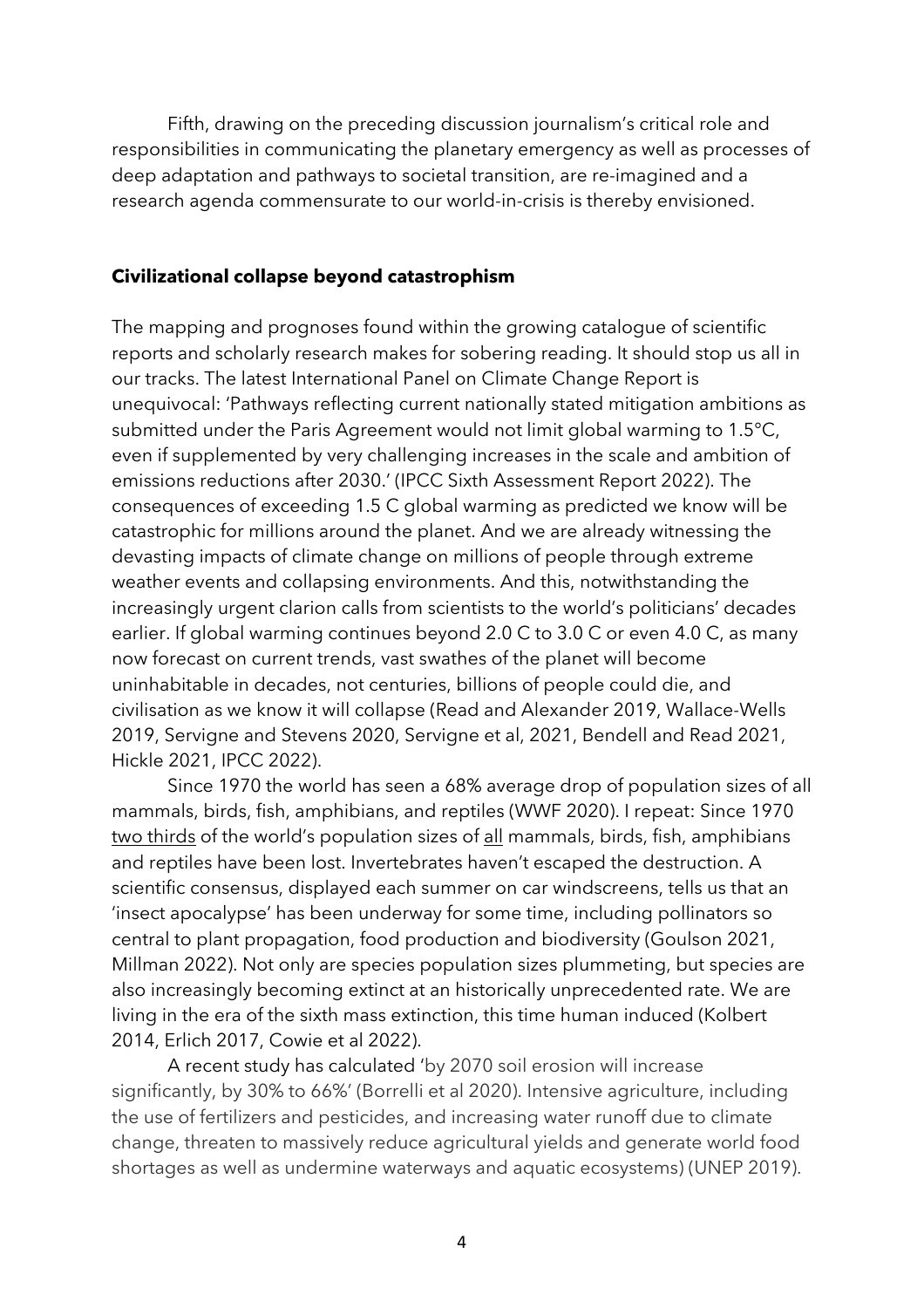The Word Health Organisation, the United Nations and WWF International, along with the world's leading virologists, have argued in the context of the Covid-19 global pandemic that new and evolving zoonotic diseases will only increase in the years ahead due to the destructive impacts of human societies on nature and the climate. This includes continuing deforestation, the practice of monocultural agriculture, biodiversity loss, the trade in wildlife and human encroachment upon natural environments, all of which exacerbate the rise of potentially deadly diseases and their communication across species. (Lawler et al 2021). To date, methodologically conservative estimates place Covid-19 deaths worldwide at 6 million plus (John Hopkins University 7.4.22), a figure that can be tripled to between 15 million (WHO 2022) to 18 million plus, when estimated in the more realistic terms of excess mortality (Wang et al 2022).

Currently nine countries in the world possess roughly 12,700 nuclear warheads, the majority, 90% of these, owned by Russia and the United States (FAS 2022). The American plane, Enola Gay, dropped one atomic bomb with the power of 15,000 tonnes of TNT on Hiroshima on the 6<sup>th</sup> of August 1945. 100,000 people died. A single Trident missile submarine can carry 100 hydrogen bombs with the explosive power of 1000 Hiroshima bombs (Toon 2018). Survivors of a nuclear war who manage to escape death from incineration, shock waves and immediate radiation fallout will venture out into a nuclear winter blanketing out the sun and extinguishing photosynthesis. The remnants of human society as we know it will also be extinguished. As I write, Russian president Vladimir Putin has invaded Ukraine and warned the world that he has put his nuclear forces on a 'special regime of combat duty', or high alert, and rhetorically rattles his intercontinental missiles in this Russian war in Europe. One minute to midnight has just moved considerably closer and upended international stability and nuclear arms control.

Published scientific and expert reports on these and other planetary threats make for discomforting reading. The sheer volume of detailed analyses and dire projections all point to a world of worsening catastrophism and probable civilizational collapse. This dark telos is now immanent to a world fundamentally premised on relentless economic growth and the overshooting of sustainable ecological limits. *IPCC Sixth Assessment Report: Impacts, Adaptation and Vulnerability,* based on the collective efforts of thousands of scientists around the world, is the most exhaustive and definitive compilation of real-world trends and sophisticated modelled projections to date. There is, it is widely agreed, a rapidly closing window of opportunity; the time to have averted the consequences of climate change has now passed. Adaptation, resilience, and mitigation have become the new *lingua franca* of living in a world accelerating along existential tracks, and pathways of transition and societal transformation are needed if we are to have a chance of denting or slowing the juggernaut of seemingly inexorable advance to civilizational collapse (Read and Alexander (2019), Berners-Lee (2019),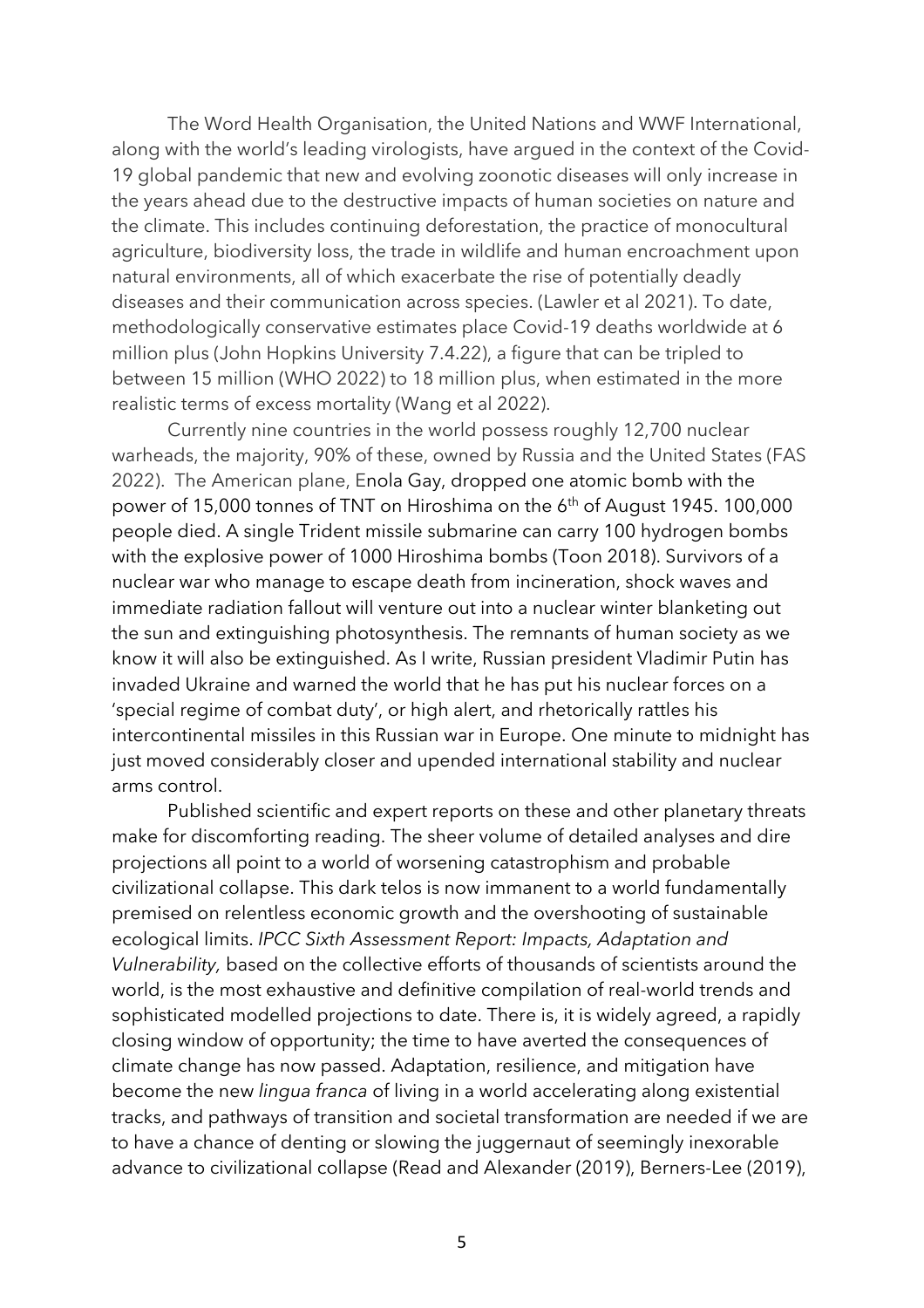Wallace-Wells (2019), WWF (2020), IPCC (2022), Servigne and Stevens (2020), Servigne et al. 2021), Bendell and Read (2021)). The politics of hope in the context of climate change, is not looking good: according to UN secretary general António Guterres, "Some government and business leaders are saying one thing – but doing another. Simply put, they are lying. And the results will be catastrophic." (*The Guardian* 4.4.22)

Such global crises are now *endemic* to our contemporary world-in-crisis. For the most part they are globally *encompassing* (which is not to say they are experienced equally around the globe and issues of (*in*)justice are deeply implicated in them all). Importantly, they are also complexly *entangled* with each other *–* though too often this is insufficiently recognised and understood. For example, as I write, Covid-19, climate change, conflicts (including Ukraine) and rising fertilizer and food costs are all implicated in the world's latest 'seismic hunger crisis', with 811 million people in the world going to bed hungry and 44 million people in 38 countries 'teetering on the edge of famine' (World Food Programme 2022).

There is a tendency, based in institutional arrangements, academic disciplines and perhaps the constructs of mind and pragmatics of action, to cognitively discriminate between global problems or issues and place them into separate categories and arenas of specialist attention (See, for example, the United Nations website on 'Global Issues' ( https://www.un.org/en/global-issues). We fail as a result to see them in holistic terms, as an integral expression of a world-in-crisis, that is, an economically overdetermined world that is now generating complex interlocking global crises that pose a threat to the very fundaments of life. The dark telos of today's world system amounts to more than the devastating sum of multiple, contiguous crises. This is quite different to earlier historical forms of civilizational collapse (Diamond 2011). This must be more widely recognised, reported and researched as part of the pursuit of effective pathways to transition and transformation – and journalism is centrally positioned to perform a crucial part in this endeavour.

# **Theorising beyond the Anthropocene**

According to Amitav Ghosh we are living in 'The Great Derangement' (Ghosh 2016), a time of widespread denial, political disavowal, and collective insanity as the world continues on its 'business as usual' and 'life as normal' path. This notwithstanding the growing scientific consensus that we are living in the Anthropocene. An era that brings the 12,000 years or so of the Holocene, which saw the birth of settled agriculture and rise of complex human societies, to a humanly induced close. Such is the extent and depth of the recent impacts of human civilization on Earth systems and biocene. Though the exact periodisation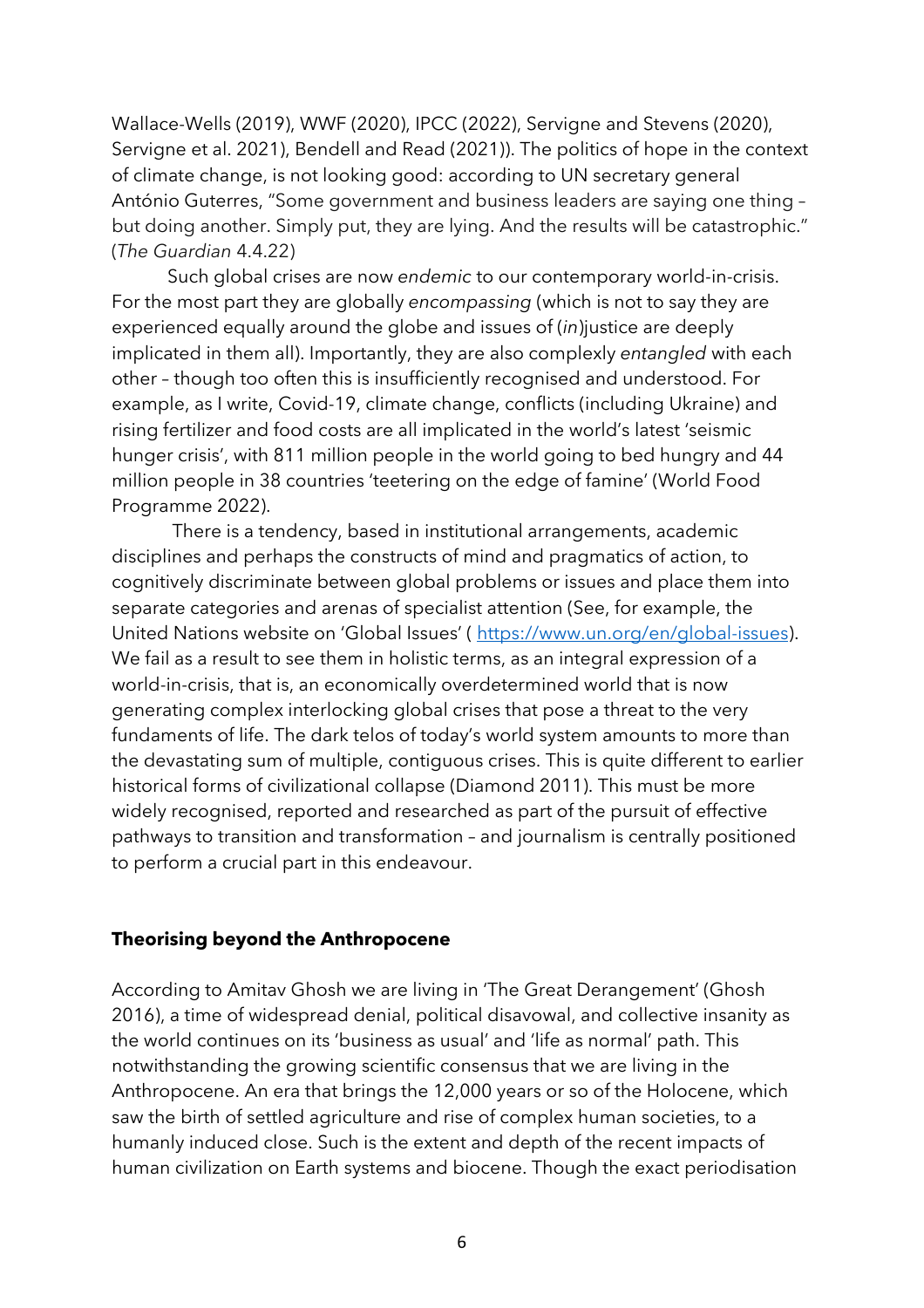of the Anthropocene is still disputed along with the extent to which Earth systems are not simply reactive but constitutive in respect of human impacts (Clarke 2014), and continue to exert 'more than human' agency (Haraway 2016, Tsing et al. 2022), all can agree that the evidence of the 'great acceleration' of human society's footprint on Earth systems and biosphere since the industrial revolution is undeniable, and has proved ecologically devastating (Steffan et al 2015, Lewis and Maslin 2018).

The biologist E.O Wilson, in recognition of this, coined the term 'the Eremocene' to signal the impending Age of Loneliness that will follow the Anthropocene following the mass extinctions of other species wrought by human civilization (Wilson 2013). And Paul Erlich, one of the first biologists to draw attention to human society's culpability in processes of extinction, including its own (Erlich and Erlich 1988, 2017), remains in no doubt that collapse 'is a near certainty in the next few decades, and the risk is increasing continually as long as perpetual growth of the human enterprise remains the goal of economic and political systems.' (Erlich 2018).

James Lovelock's planetary thesis of 'Gaia' had earlier positioned recent human impact on Earth systems as unsustainable given the planet's delicate equilibrium of life and non-life systems (Lovelock 2015, Latour 2017). It took time for the scientific community to catch up with Lovelock's novel planetary conceptualisation of interacting Earth systems and their import for understanding the global precariousness of life on planet Earth, first set out in the 1970s. A similar response, it seems, greeted the Club of Rome's publication of *Limits to Growth* in 1972, which, based on early computing simulation power, extrapolated world population growth and economic trends, to argue that planetary limits would soon by breached with catastrophic human and environmental costs (Meadows et al 1972). When revisited 40 years later, Graham Turner essentially reaffirmed the study's predictions of planetary overshooting and the validity of projections of collapse (Turner 2014), as did the Club of Rome's own revisiting 50 years later and its declaration of a 'planetary emergency' in 2019 (Club of Rome, 2019). Ideas of planetary ceilings and overshooting have now informed major challenges to orthodox (ecologically myopic) economics, including influential formulations of doughnut economics (Raworth 2017), steady-state economics (Daly 1991), circular economies and regenerative culture and agriculture (Wahl 2019), as well as ideas of post growth (Jackson 2021), degrowth (Hickel 2021), sacred economics (Eisenstein 2018) and ecological civilization (Eisenstein, 2021, Lent 2021, Korton 2021).

When approached through a sharpened lens of critical political economy, the Anthropocene can be better conceived as the Capitalocene (Moore 2015, Patel and Moore 2018). In contrast to factually based descriptions and generalised claims of 'human society' characterizing Earth science's formulation of the Anthropocene, the Capitalocene invites a more historically nuanced explanation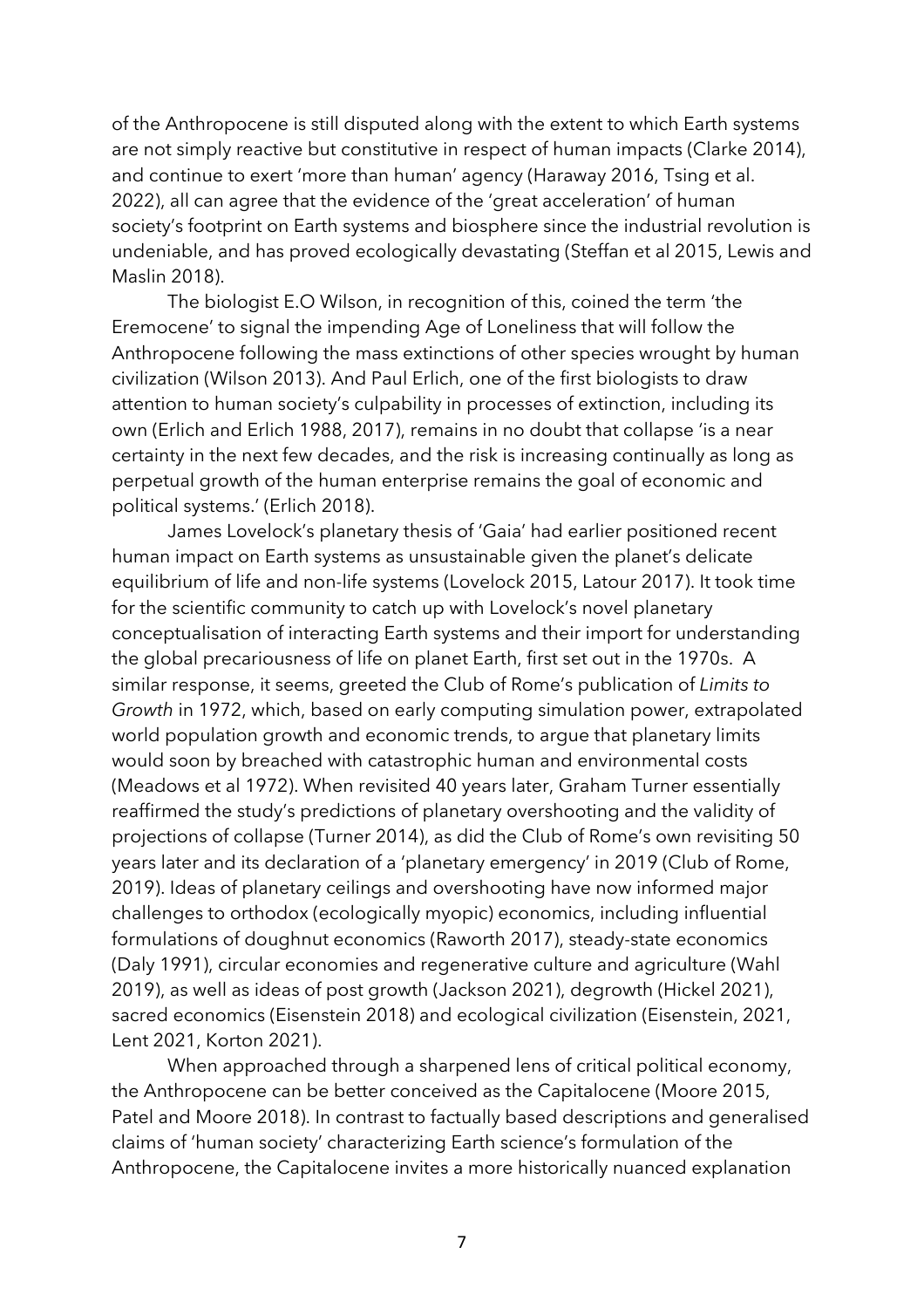for the ecological devastation wrought by successive waves of capitalism and its colonising and capitalisation of nature. 'The crisis today,' argues Moore in his treatise on world-ecology, 'is not multiple but singular and manifold. It is not a crisis of capitalism *and* nature but of modernity-*in*-nature.' (Moore 2015: 4). Immanuel Wallerstein's influential 'world-systems' theory had earlier projected the 'end phase' of world capitalism characterised by a period of deepening and terminal crisis (Wallerstein 2004), and with no clear successor system in sight.

Voices within and outside the traditional academy are now heard referring to the Great Unravelling (Macy 2021), the Great Turning (Kelly and Macy 2021), the Great Dying (Haque 2021), and, as we have heard, the Great Derangement (Ghosh 2016). Pantheistic ideas of spirituality, Buddhism and Taoism have also coloured the so-called 'Great Awakening' to not only the immanent forces of collapse inherent to the world system but also to the demand and desire for a more Earth centred way of life and (inter)being (Loy 2018, Lent 2021, Macy 2021, Hanh 2021). Importantly, this 'awakening' recognises not only psychological feelings of eco-grief, anger, and despair, of disempowerment and mortality (Gillespie 2021), but also the 'gift' to re-vision our sense of self and relationship to others within the natural world (Macy 2021).

A powerful intellectual bridge, built on a recent paradigm shift in the Western philosophy of science, has considerably eased the way for disparate outlooks and philosophies to coalesce under a more encompassing and ecologically centred view of impending civilizational collapse. The new philosophy of science better attuned to complex systems that are holistic, open, emergent, interdependent, interconnected and autopoietic, challenges the hold of traditional Western science and Enlightenment thinking with its linear, closed, mechanistic, atomistic, and reductionist approach to inquiry and laws of causality (Capra and Luisi 2014). It is from here as well as from the legacy of Romanticism, ideas of deep ecology (Naess 2021) and traditional indigenous wisdom (Kimmerer 2013, 2022, Pascoe 2016, Yunkaporta 2020), that ideas of 'ecological civilization,' and 'The Symbiocene' (Lent 2012) are born and posited as a necessary antidote to the unsustainable Anthropocene and Capitalocene.

These theoretical perspectives and ecologically informed sensibilities can be positioned under the heading of *'collapso-ology'*, the current necessity to think through and better understand, and feel, what is happening to our world and to engage in the *'collapso-sophy*' of imagining future horizons, and the '*collapsopraxis'* of how to respond and build pathways of hope to the future (Servigne et al 2021). The ecological as well as economic dimensions of civilizational collapse are now being granted central prominence in the growing cacophony of voices and perspectives seeking to make sense of the planetary emergency and appropriate responses.

Ulrich Beck, probably more than any other social theorist, had also positioned ecology at the heart of his formulations of risk society, and then world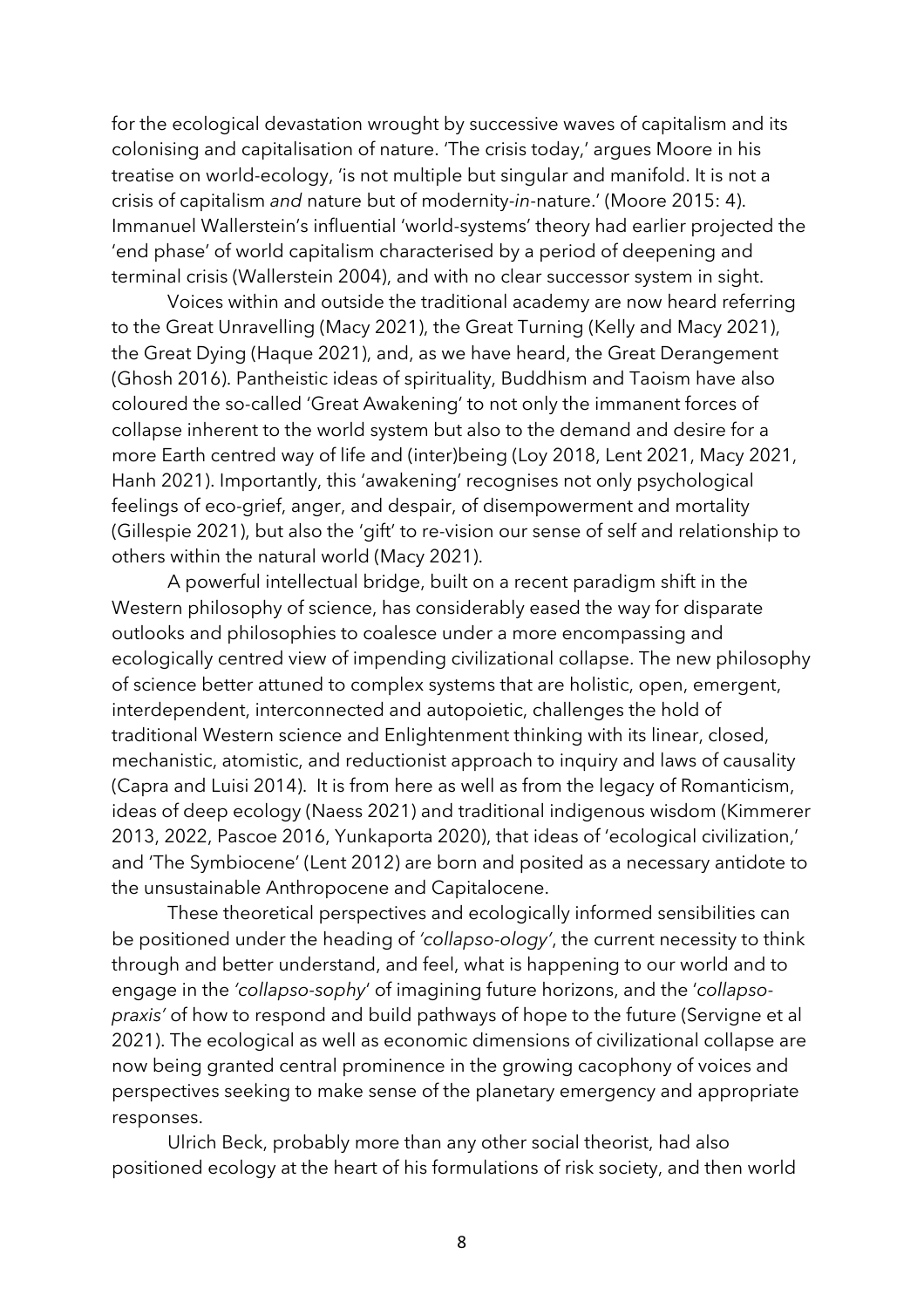risk society (Beck 1992, 2000, 2009). And this carried through to his final reflections published posthumously in *The Metamorphosis of the World* (2016). 'Global risk comes as a threat', says Beck, but it also 'brings hope.' Here ideas of 'emancipatory catastrophism' reverse his earlier focus on the societal production of ecological 'bads,' seen as the unintended side effects of producing commodified 'goods', to now a focus on the unintended common 'goods' of manufactured catastrophic 'bads.' In the context of climate change, for example, the growing 'anticipation of global catastrophe violates,' he says, 'sacred (unwritten) norms of human existence and civilization' and feelings of 'anthropological shock' can produce wide ranging processes of 'social catharsis.' In such circumstances, argues Beck, 'new normative horizons as a frame of social and political action and a cosmopolitized field of activities emerge.' (Beck 2016:117-118).

While the writing of Joanna Macy and others encourage a personal inward spiritual journey of hope in the face of impending ecological and societal collapse, Beck's hope for today's 'civilizational community of fate' is encountered in the sociological consequences of ecological catastrophe and the collective responses to shattered norms and expectations. The progressive as well as repressive potentiality of disasters, especially when staged in the cultural eye of the media have also been noted by others (Alexander and Jacobs 1998, Klein 2007, Cottle 2014). When reported on the media stage, disasters, conflicts and catastrophes can become 'global focusing events' with cultural affect and political charge that reverberate around the world (Cottle 2009a,b, 2011, 2019).

These theoretical perspectives on today's world-in-crisis and impending civilizational collapse, then, generally share a recognition of: i) the historically unprecedented and accelerating anthropogenic impacts of human society on Earth systems; that these are ii) rooted in the predominant form of economic system and its insatiable pursuit of economic growth; iii) that the planet has finite ecological limits which are being dangerously and unsustainably overshot; and iv) this has set the world on a historical trajectory of immanent and probable imminent collapse. Embedded within the analysis of civilizational collapse is also, v) an enhanced recognition of the symbiotic dependence of humanity on nature and the planet's biosphere (that, for some, challenges the duality of human separateness and exceptionalism); and vi) prompts the revisioning of humanity in closer, symbiotic, and sustainable relation to the natural world and each other.

The etymology of 'apocalypse' tells us that its original meaning does not simply refer to a cataclysmic event such as the end of the world, but also to an 'uncovering', 'disclosure' or 'revelation' of some deeper truth. Perhaps there is something of this in the 'enforced enlightenment' of today's 'civilizational community of fate' (Beck 2009), and in the rise of ecological consciousness, exemplified in these disparate positions in a time of impending civilizational collapse.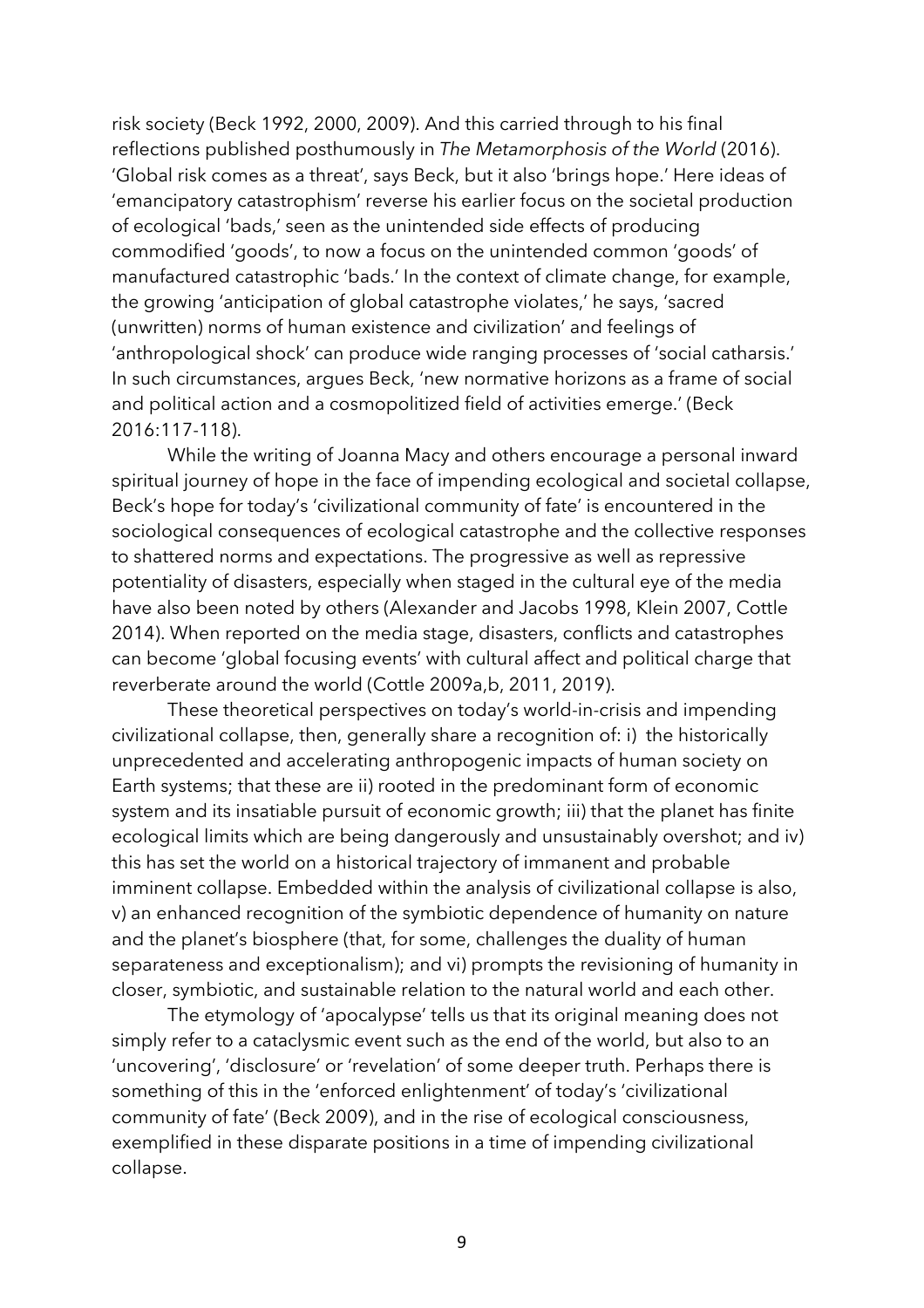## **Reporting planetary emergency: diluted, disaggregated, dissimulated**

The world of journalism continues to occupy a pivotal role in today's complex media ecology and in the communication of different global crises. Journalism often proves critical in the epistemological framing and constitutive in the ontological unfolding of crises and their societal responses (Cottle 2009b, 2011, 1996)2014, 2021). Journalism historically has often assumed the responsibility of raising the alarm and *signalling* the latest catastrophic events, labelling and defining them, and informing civil society of their magnitude, repercussions, and onward trajectory (Carey 1996). Journalism also serves to visually dramatize, culturally *symbolise* and meaningfully narrate the human stories and emotions of global crises (Cottle 2009, 2013, Smith and Howe 2015). It both breathes and oxygenates the cultural air of sense making and helps orient society to the world we live in. And so too can journalism variously *stage* public debates and political deliberation that give vent to the stakeholder disagreements that flow in, through and around crises, their political prescriptions, and wider responses (Cottle 2009a). Journalism we also know, however, is institutionally entrenched, economically determined, and often culturally and politically aligned to predominantly national structures of power and established social networks.

Journalism, with few exceptions only, is proving slow to recognise, contextualise and represent the severity and compound nature of existential crises now confronting human society and the planet. It continues for the most part to report in 'existentially averse' ways, as defined above, preferring to see the world through established professional and normative outlooks oriented to a world of 'business-as-usual' and 'life-as-normal.' When reporting on the most catastrophic global crises, this proves deficient and dissimulates the complex underpinning of today's planetary emergency or world-in-crisis. Consider for example how journalism has generally sought to report on three of the most globally pressing crises of recent times: climate change, Covid-19, and the Russian invasion of Ukraine. To what extent and how has each been reported in global context and sought to draw out the complex underpinning and entanglements of today's world-in-crisis?

Recent reporting of IPCC reports, COP26 and, more recent and belatedly, extreme weather events, have all sought to incorporate and relay scientific warnings about the inexorable advance of climate change. But this reporting is at best institutionally intermittent and event dependent, whether on the release of the latest IPCC report, the public staging of COP26, or planned major protests. Extreme weather events and the latest breaking of past weather records can also create opportunities for recognising and signalling the onward march of climate catastrophes, though this is not always followed through. But the mainstream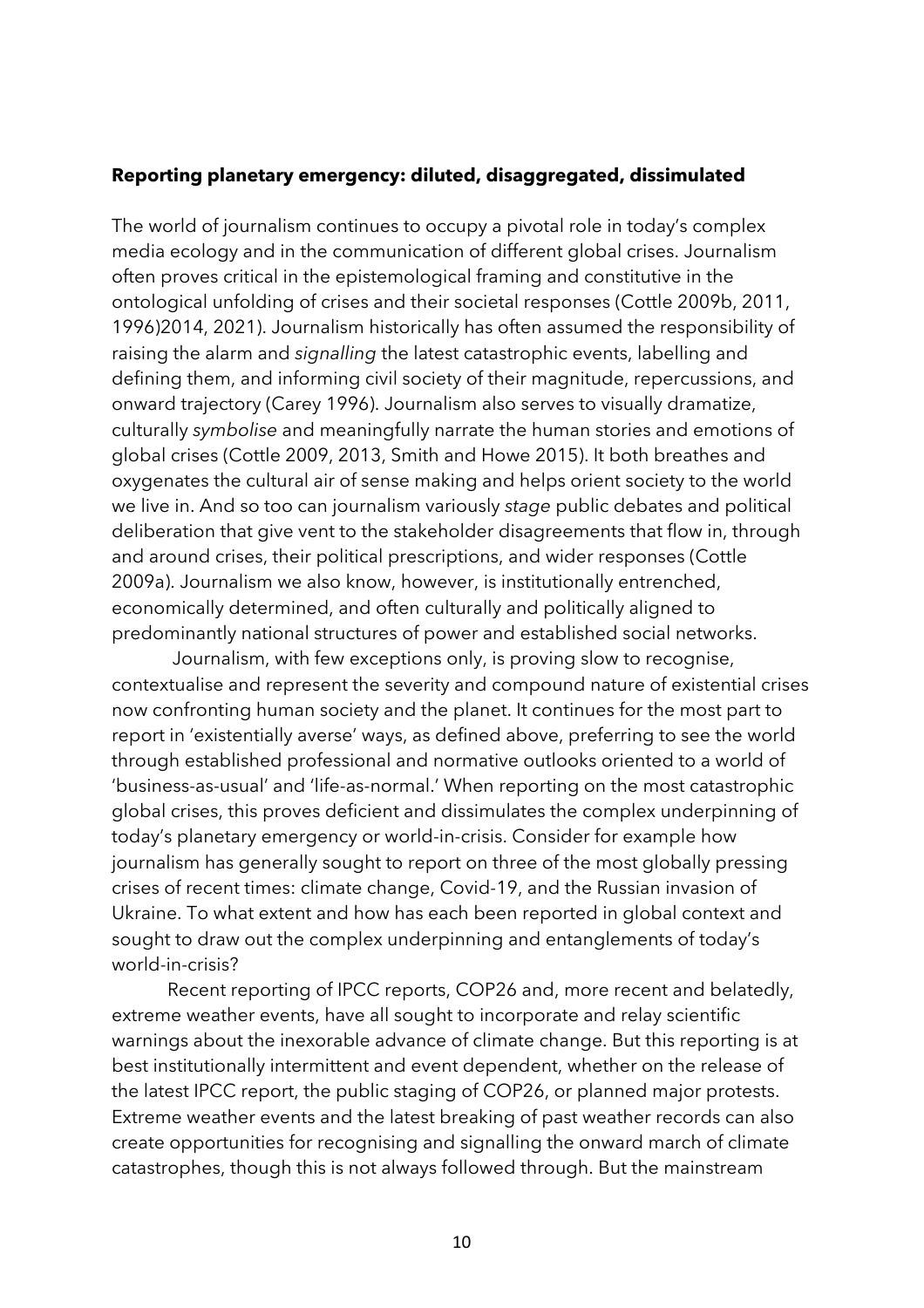media quickly retreat to their preferred 'life as normal', 'business as usual' normative outlook and thereby dilute and compartmentalize climate change, it seems, as a periodic and temporary newsworthy issue only, and not as an existential threat warranting daily exposure and multi-faceted depth reporting on par, say, with previous collective fights for survival as in times of total war. And rarely is it reported in its complex interaction and entanglement with other expressions of today's world-in-crisis. Climate change today, post-COP 26, with few exceptions only, is more likely to be reported through a lens of economic impacts, such as the costs of energy transition and consumer price rises than as an existential question of survival and growing citizen anxiety and anger. How climate emergency protests, for example, fare within media is a good litmus test of how far news media have yet to move beyond the conventional 'protest paradigm' and register shifting cultural sensibilities, growing ecological concerns, and demands for action (Cottle 2008, Cottle and Lester 2011).

Unlike climate change the reporting of the Covid pandemic in most liberal democracies *was* granted daily prominence and, exceptionally, became characterized by daily updates, elite briefings, and mediated dispatches from the frontlines of health care, as well as from the home front of lockdown (Cottle 2021). Unlike the slow-burn of climate change, Covid-19 visibly impacted health and mortality, economies, and everyday life in dramatic ways. The world of journalism for much of this period took its cue from government elites and public health specialists, but again generally failed to explore probable connections between this global public health disaster and its likely ecological underpinnings as a zoonotic disease. That is, as a long anticipated and deadly global pandemic that signals the growing breakdown of the relationship between human beings and nature (UNEP 2016, WWF 2020b). The 'liminal period' of the economic slow-down and personal lockdown of behaviour (Weil and Papacharissi 2021), was not used to seriously reappraise and rethink the world of work, priorities of well-being, and our relationship to the natural world, notwithstanding alleged sightings of dolphins in Venice and other similar stories. Even though Covid-19 demonstrated that society's carbon emissions could in fact be significantly reduced through shifts to homeworking, less car use, cancelling unnecessary flights and changed consumption patterns, the news media generally failed to make the connections between climate change and Covid-19 in this and in other major respects. The hoped-for and nationally focussed return to 'business as usual' and 'life as normal' was the explicit mantra of most governments of the day, and this was enthusiastically endorsed by the news media and continues to shape reporting in the post-period of endemic Covid (Cottle 2021).

Reporting of the Russian invasion of Ukraine has been compelled to recognise and report on the entanglement of European economies, the continuing high dependency on hydrocarbon fuels, and the implications of restricted supplies on country plans to transition to clean energies and nuclear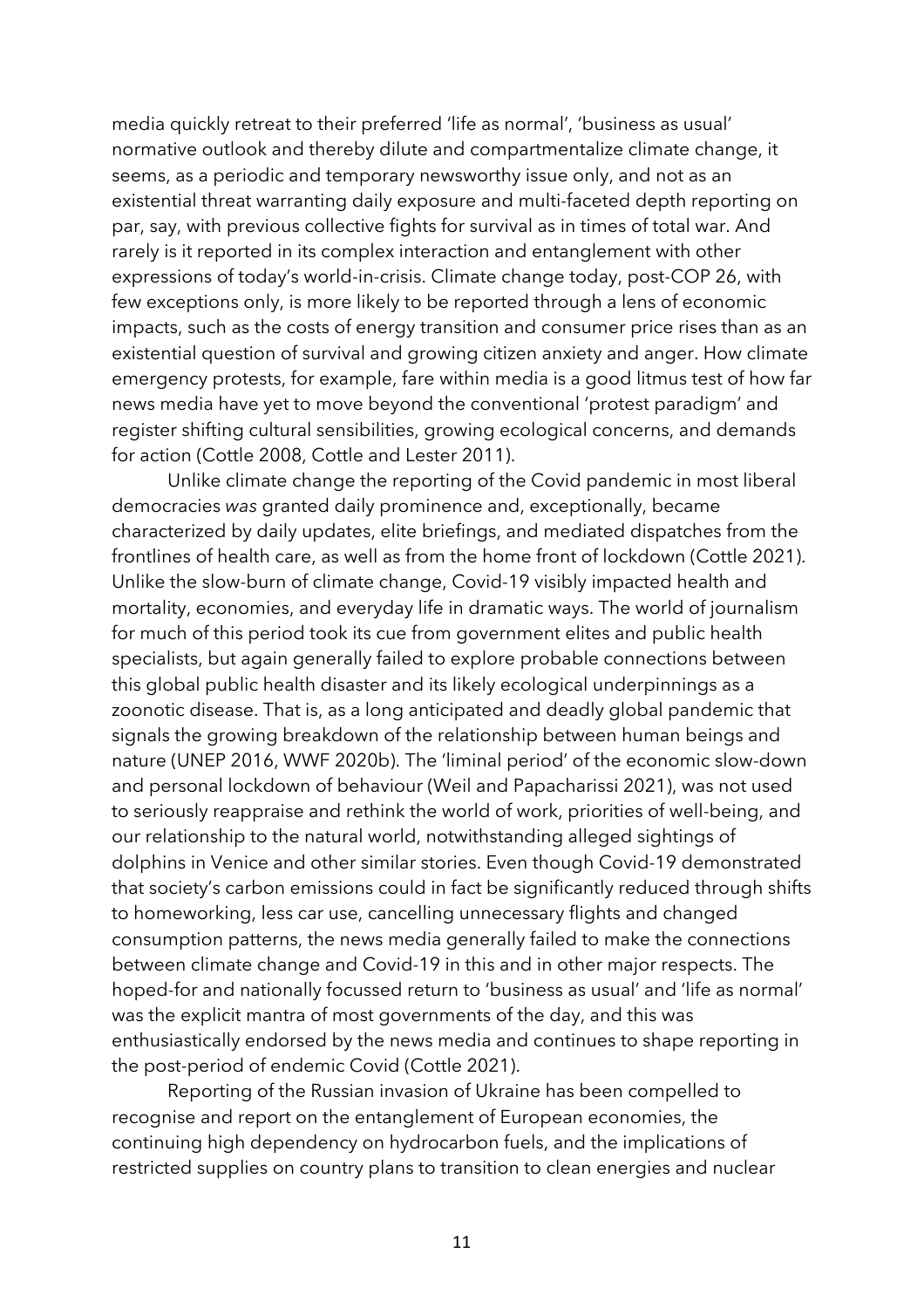power in the context of climate change. The forced migrations of millions of people, precipitation of a world food crisis, shortage of fertilizer and rising prices and the renewed fears of nuclear escalation and use of biochemical weapons have also all featured in the reporting of this devastating Russian invasion. This war reporting, in other words, has been compelled to register the interlocking and compounding nature of today's global crises and their reverberations around the world. However, Western news reporting has tended to report such system complexity and global interdependency through a normative and nationally inflected news lens. This has focused predominantly, at the time of writing, on national economic instability, energy sovereignty and impact on consumers prices as well as the mass exodus of refugees amidst the daily military updates and developing political responses. The reporting does not for the most part contextualise and examine the Ukraine crisis as part of a preceding world-in-crisis including the urgency of COP26 commitments to reduce carbon emissions, and it ignores the military carbon expenditure and dissimulates the ecological reality of contemporary warfare. The threats of nuclear escalation and exchange have received surprisingly matter-of-fact reporting and not the concerted urgency and in-depth analysis that might be expected given the doomsday finality now dangerously in play (Cottle 2023).

The explanations for this generally disaggregating and dissimulating news response to planetary emergencies, even when focusing on three of its most extreme expressions, are fathomable and multi-layered. We know that there is political and ideological structuration to the contemporary ecology of news media, that mainstream news providers are corporate entities shaped by political economy determinants and that they operate in a field of strategic power and vested interests, and that they enact culturally prevailing 'worldviews' (Cottle 2006, Shudson 2019, Bennett 2021). In more institutionally and professionally proximate terms, news agendas, story selections and framing, and silences, can also be understood in relation to the operation of basic news values (Harcup and O'Neil 2017), elite source dependencies and elite indexing (Bennett and Lawrence 2006), and the enactments of objectivity, impartiality and balance (Boycoff and Boycoff, 2007), as well as competing news epistemologies of scientific and social rationality (Cottle 2000).

The event orientation of news, whether, for example, protests, conferences or press releases, can also be institutionally out of synch with planetary and crisis temporalities (Bødker and Morris 2022), whether slow-burn disasters or permanent emergencies (see also Zelizer 2017, 2021). And the pragmatic division of journalist labour into 'news beats' and specialist correspondents (Robbins and Wheatley, 2021), can further reinforce the cognitive division of the world into separate 'issues.' The established communicative architecture of journalism further, variously, enables and disables ideational and imagistic, analytical and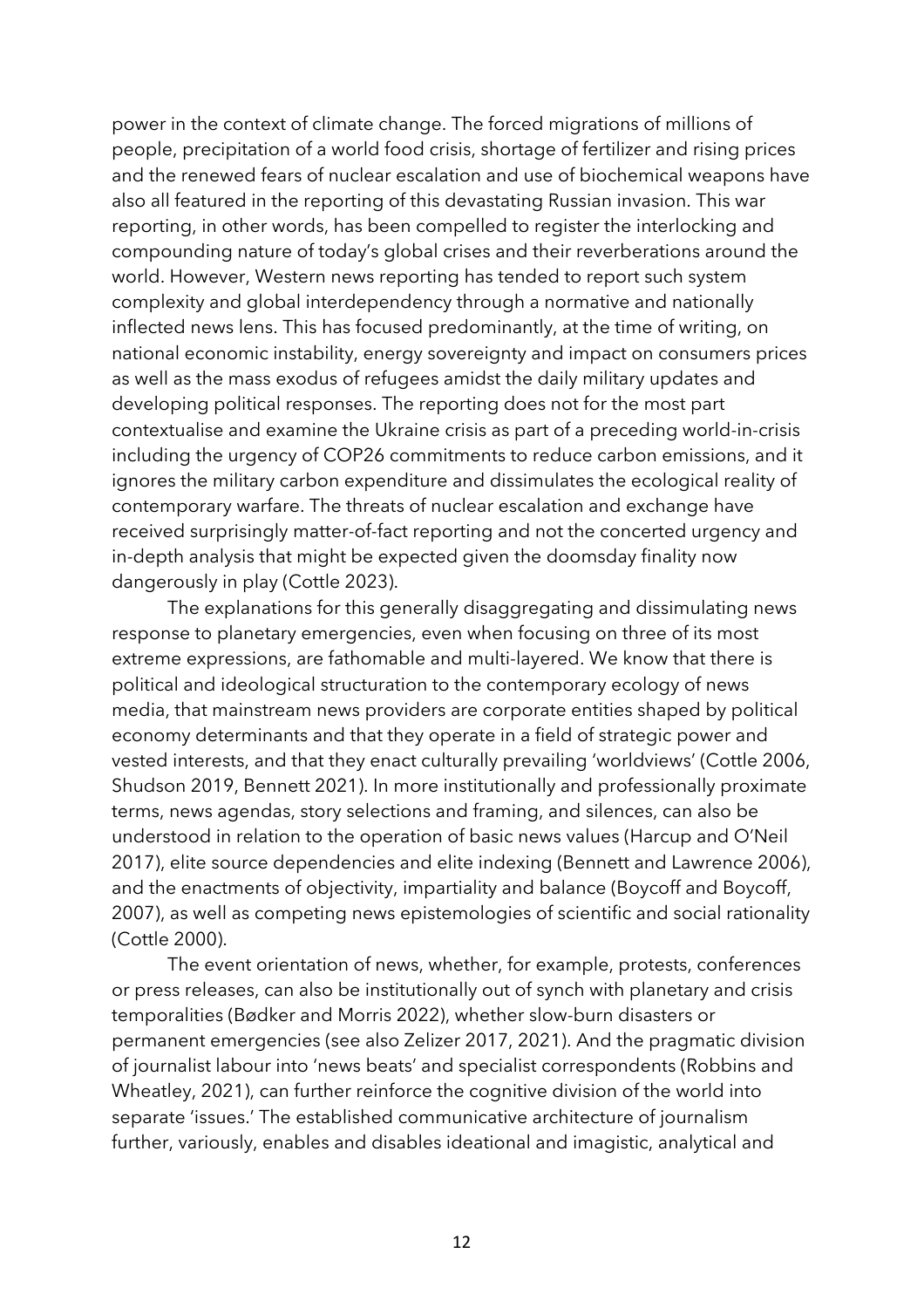affective, expositional and expressive, and display and deliberative modes of reporting planetary crises (Cottle and Rai 2006).

Professional journalist codes of conduct and newsroom expectations of journalist practice and conformity we also know are reinforced through structures of newsroom recruitment, hierarchy, and processes of story assignment and career progression. Each in their own ways can help account for the diluted, disaggregated and dissimulating reporting of today's world-in-crisis. However, in addition, the phenomenological hold of taken-for-granted background expectations about life, work and daily routines can also play into habituated journalist thinking and reporting outlooks. This is rooted in the temporalities of everyday life, in its routinised practices and, to borrow Marx's phrase, the 'dull compulsion of the economic' (i.e. contractual market relations and the daily grind of paying bills and so on), as well as private family relationships and commitments which, together, conspire to reproduce the phenomenological sense of life's ongoing continuity, rather than its immanent disruption or even destruction. A disposition that is at odds with reporting warnings of planetary collapse.

The psychology of denial and disavowal (Gillespie 2020) can also be in the mix of contributing explanations for journalism's seeming existential reporting aversion, a discomforting psychology that will be differently felt and responded to by journalists who already know, defer to some distant horizon, or blatantly deny the coming planetary apocalypse. This can further become institutionalised in a paternalistic response to imagined audiences by differing news organisation in the news ecology, and through the massaged presentation of unpalatable messages and the purposeful avoidance of the charge of alarmism.

## **Existential aversion: the deafening silence of research**

Evidently the field journalism scholarship and media and communications research more broadly also suffers from 'existential aversion' when it comes to studying and researching today's world-in-crisis. Reviewing the published articles by seven of the field's leading peer reviewed journals (*Media, Culture and Society, European Journal of Communication, International Journal of Communication, Global Media Communication, Journalism Studies, Journalism: Theory, Practice, Criticism, Journalism Practice*) over a three years and 4 months (January 2019- April 2022), quickly establishes the stark silence of contemporary scholarship toward the deepening crises of our times.

Out of a total of 2633 journal articles published across this critical period, only 13 (0.4%) concerned multiple or interlocking global crises and/or made some reference to today's existential crises at world or planetary level. 35 (1.3%) articles about Covid-19, 35 (1.3%) articles about asylum seeking and migrancy, and 19 (0.7%) articles about climate change, and 11 (0.4%) concerning weather-related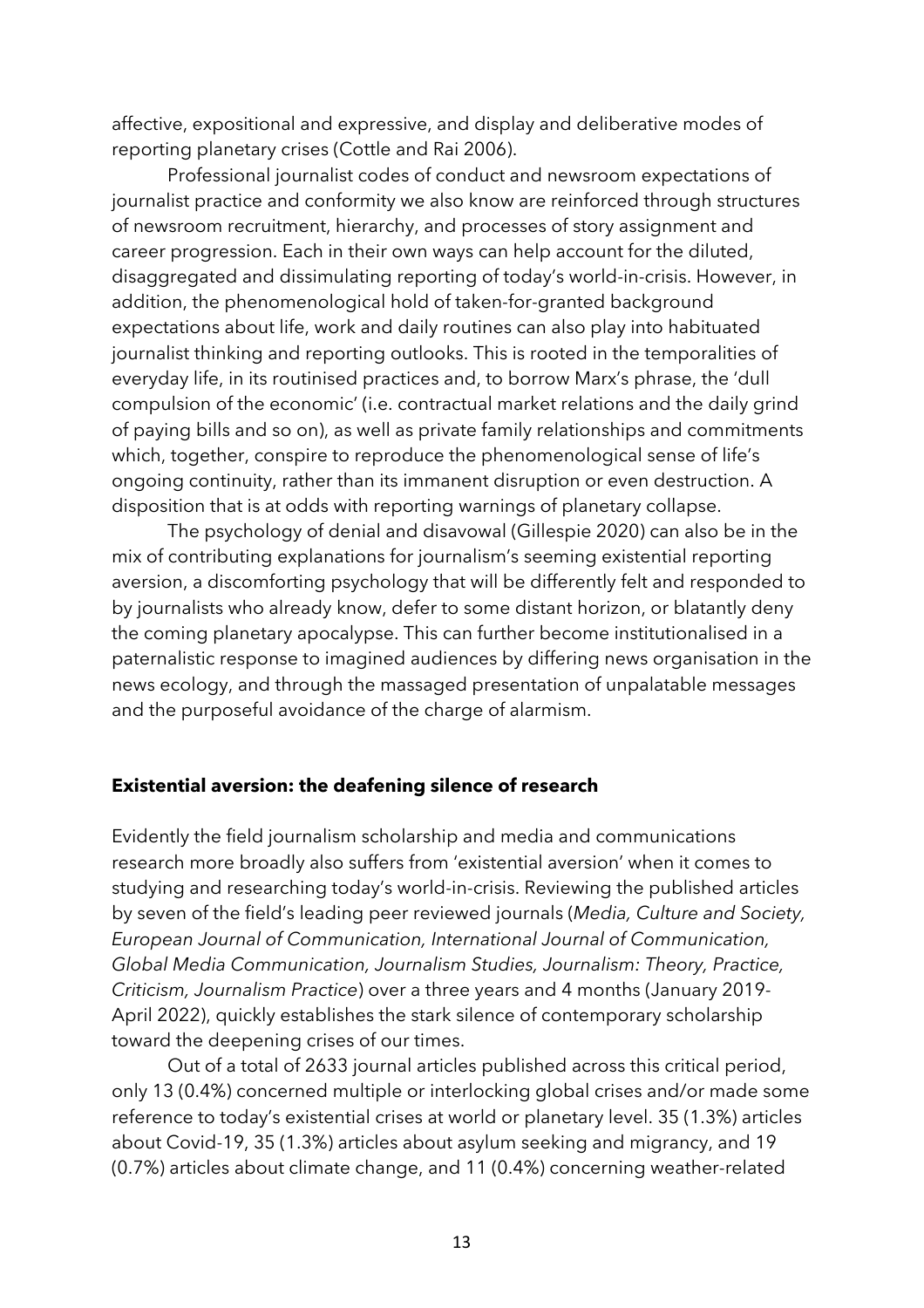disasters, generally focused on media framing in specific countries and/or media affordances and processes of media production and audiences. Most however did not situate or seek to theorise these in global, world or planetary context. (Exceptionally see: Cottle 2019, Atanasova 2022, Borth et al, 2022, Gutsche and Pinto 2022, Robertson 2022). These general findings replicate an earlier review of climate change communication research (1993-2018) that was found to be geographically biased, theoretically narrow and methodologically limited (Agin and Karlsson 2021). Also conspicuous by their complete absence are studies of food, water, energy insecurity, biodiversity loss, the sixth mass extinction, population growth, as well as weapons of mass annihilation. The lexicon of 'planetary emergency,' 'world-in-crisis', 'civilizational collapse' or similar cognate terms has yet to register, it seems, in the critical imagination and response of most media and communication and journalism scholars. How are we to explain this existential aversion in the field of communication research, a field that is often noted for its critical orientation to real-world issues and concerns?

In some respects, academics are not so unlike journalists, and this includes the community of journalism and communication scholars, and the explanations for their current research silence are equally multi-faceted. Academics researching the world of journalism and media and communications tend to drill deep rather than skate wide, intellectually building specialisms and inhabiting their preferred disciplinary and inter-disciplinary research silos. This academic drilling in some ways mirrors journalism's disaggregation of a world-in-crisis into separate and distinct 'issues.' It is also in keeping with academic institutional norms and expectations. This enactment of specialist expertise proves efficacious, of course, to the delivery of university courses, producing collegially endorsed publications, winning competitive research grants, and managing bids for promotion and career advancement. It also has the psychological benefit of warding off possible feelings of imposter syndrome and does so by not skating on thin academic ice. Being a 'Jack of all trades, and master of none', is anathema in academia, where generally 'Better to be a non-binary Jacquelin of one trade, than a mistress of many,' obtains. Today, however, we urgently need panoramic planetary vision as well as detailed (non-fossil-fuelled) research drilling.

The generally cool, dispassionate stance of academia may also play its part in keeping personal reflexivity at bay as well as the articulation of personal concerns, worries and feelings about the gathering clouds on the horizon. The psychology of eco-anxiety and eco-fear that can feed into forms of denial and disavowal in journalists, as well as the rest of us, and the phenomenology and temporality of every-day life and the 'dull compulsion of the economic,' as indicated above, can also equally ensnare academics and help explain their generally desensitized response to growing, deepening crises.

But it is not only the hold of preferred research expertise and disciplinary interests that is at work here. The hold of 'methodological nationalism' (Beck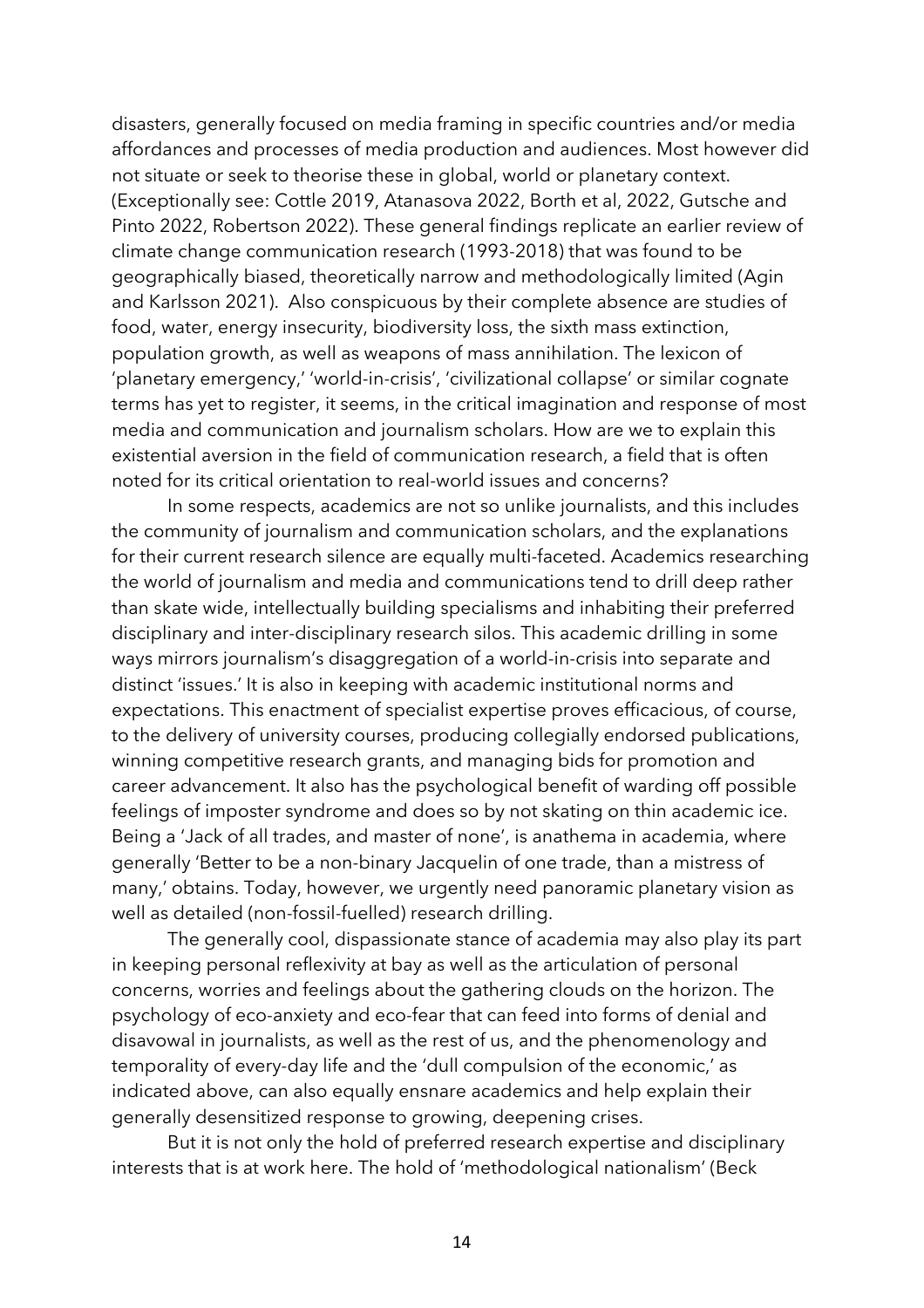2009), where research agendas are focused on institutions, processes and social relationships close to home and are often ringfenced in national contexts, can feed into the explanatory mix of planetary myopia. Those informed by 'critical' outlooks but who rebut ideas of political transnationalism or global cosmopolitanization, preferring to focus on the traditional locus of 'the political' within the organised fields of their own nation states, may further distance ideas of the global and the planetary. And some disciplinary allegiances are also more rooted in nose-to-the-ground empiricism and presentism than others, preferring to map, analyse and theorise the empirical present than the 'less knowable' and more speculative dystopian future. This overlooks however how future imaginaries are, and must be of course, actioned and performed in the present (Oomen et al 2022), whether in respect of the enactments of pathways of transition or the politics of denial and disavowal. Imagined futures take root in and help orient the present.

Epistemological commitments can also displace if not sometimes entirely eclipse real-world contexts and questions of extra-discursive ontology and causalities of collapse. Studies focused on the social construction, contestation, and circulation of meaning within media texts, say, whether approached in terms of semiotics, framing, discourse, narrative, dramaturgy or regimes of truth and the performative, are less disposed to engage with the ontology of real-world crises leading to planetary emergency - other than as a discursive construct, and some as we have heard eclipse entirely the immanent processes of global collapse from their academic purview. Disciplinary, presentist, methodological and epistemological optics are all conceivably at work in the sub-fields of journalism and media and communication studies. Together they are generally proving to be short-sighted, existentially averse, and out of synch with a world in which the communication of future imaginaries is desperately required if a future with hope is to be redeemed from the telos of despair.

In such professional, psychological, phenomenological, and political ways, then, we can begin to account for the deafening silence toward the planetary emergency currently heard in the world of journalism's principal interpretative community and interlocutors, and this surely must change in the years ahead.

## **Journalist imaginaries at the dusk of a dying age**

Journalism and its increasingly complex world-news ecology (Cottle 2012, Chadwick 2013, Reese 2016), we know, are situated, and practised in a force-field of power, economics, and vested interests. But journalism is also capable of giving expression to and sometimes channelling the changing concerns and hopes, sensibilities and moral horizons, of the civil sphere (Alexander 2006, Cottle 2019). Journalism is critically positioned to not only report on and deepen understanding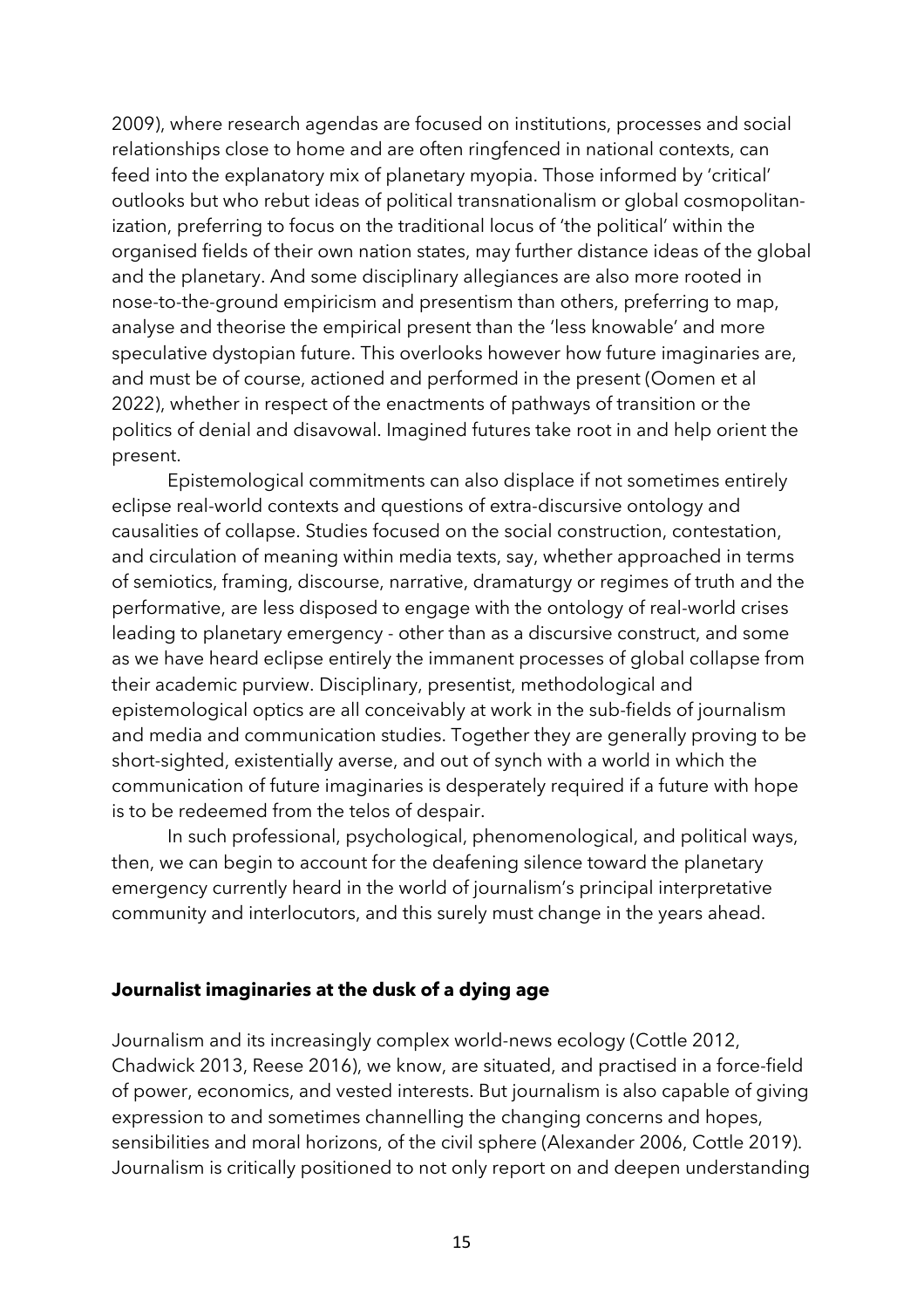about the accelerating trajectory of existential crises – global, systemic, and complexly intertwined - and needs to do so with an overriding sense of daily urgency, but also to report extensively on the forging and formations of pathways to transition and transformation. A new 'journalist imagination' or 'journalistic imaginary' is both needed and increasingly compelled by the onward crush of economic and ecological crises, a journalism that is more keenly and compassionately oriented to reporting the impending threats to life on Earth than at present, as well as committed to reporting on pathways of transition and deep adaptation. Such a journalistic imaginary would be re-oriented in at least eight distinguishable ways, each of which provides critical benchmarks for journalism study and investigation in a collapsing world.

First, a culture of reporting today's world-in-crisis or planetary emergency has to take root across mainstream news media as well as outside it, and with an enhanced sense of planetary urgency. This needs to be comparable perhaps to reporting in times of total war, where an ethos of 'we're in this together' is established both in the field of reporting and beyond.

Second, reporting needs to increasingly recognise the complex entanglement of seemingly distinct crises in a world-in-crisis. Such reporting must be undertaken, at least sometimes, with expanded vision on how accelerating and deepening global crises originate and reverberate around the world and impact communities, life chances and sustainable ecologies, and not solely viewed through parochial and nationally inflected news glasses (Beck 2009, Cottle 2011, Berglez 2013).

Third, news presentism and journalism's preferred temporality of 'here and now' reporting (Zelizer 2017) must be expanded to fit the temporalities of potential extinction, a temporality in other words in which future imaginaries, whether premised on predictions of collapse or the politics of transition, are deemed to be legitimate timescapes for news reporting. And this not only in respect of the enactments in the present that are oriented to the future, but also those future imaginaries that have yet to emerge, form and contend in public and civil spheres and as the planetary emergency unfolds.

Fourth, journalism must give increased recognition to and communicatively enhance the public elaboration of pathways of transition and societal transformation and deepen its critical reporting of the patch-work quilt of incremental political programmes and policy initiatives at transnational, national and sub-national levels. It must also recognise and give voice to the cultural flourishing of ideas and pre-figurative politics of deep adaptation, many of which coalesce under ideas of deep ecology, ecological civilization and the Symbiocene.

Fifth, journalism will need to seek to creatively deploy and innovate its established communicative architecture and traditional modes of reporting when visualising and dramatizing, narrating and telling, expressing and deliberating stories that speak to our world-in-crisis. And to do so in and through the digital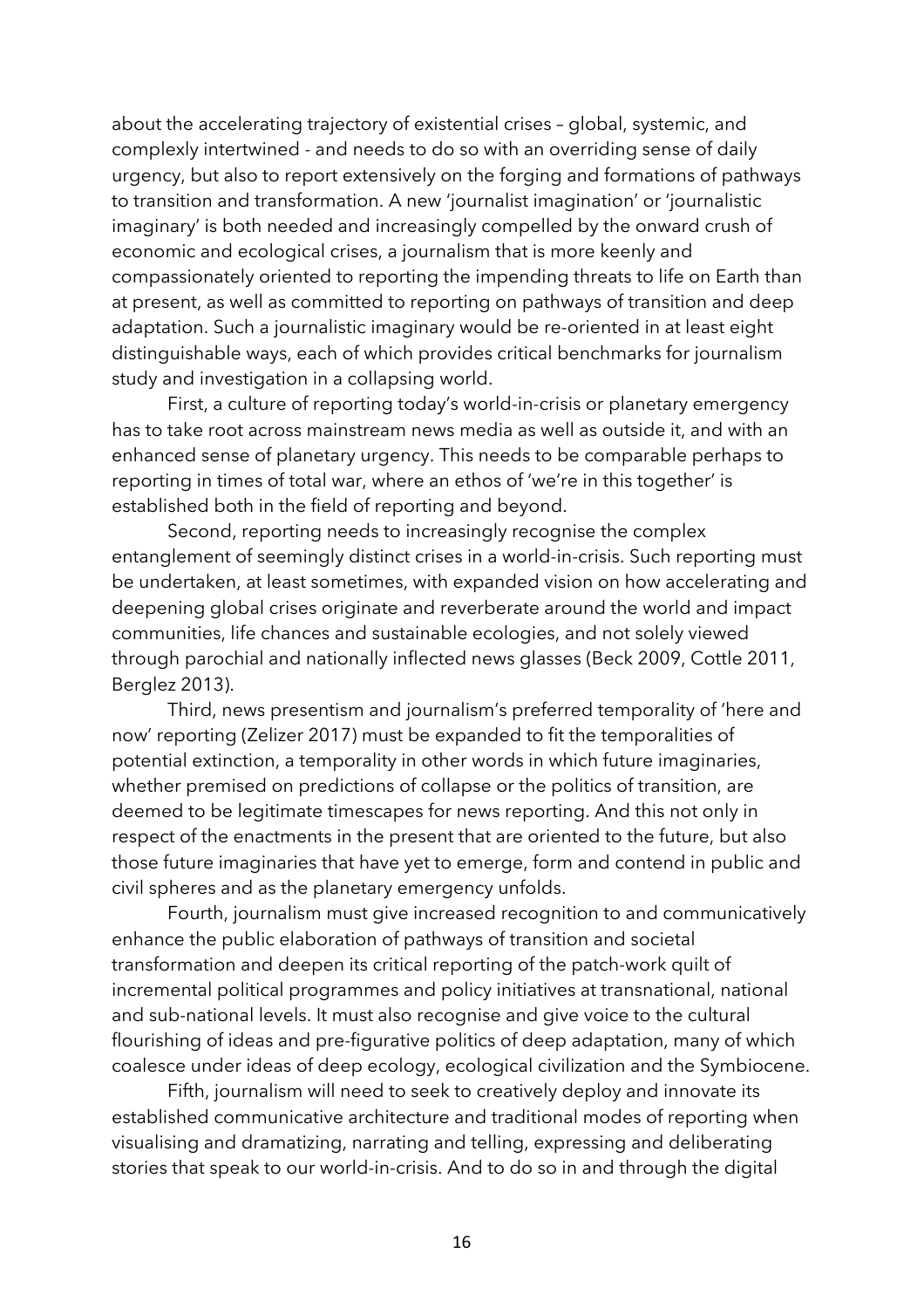affordances currently available and in today's interconnecting global news ecology (Cottle 2012, 2014).

Sixth, journalistic reflexivity needs to be encouraged and enacted in qualifying the hold of traditional news criteria and codes of news practice, and in ways that are better aligned to the reporting of planetary existential threats. Here the possible promise of various alternative and/or complementary models of journalism practice and orientation (public/civic journalism (Rosen 1999), development journalism (Waisbord 2009), peace journalism (McGoldrick and Lynch, 2005), engaged journalism (Nettlefold 2022), and constructive or solutionsbased journalism (MacIntyre 2019) need to be explored and, when productive, incorporated or developed within the journalistic orientation to reporting existential threats. Here examples of industry 'good practice', for example, *The Guardian* newspaper's Climate Pledge (2019), should be publicly valorised and where possible expanded across mainstream news outlets and platforms.

Seventh, journalism as with the rest of society needs to participate in a grown-up conversation about the C-word, and how runaway financial and corporate capitalism and the elective affinity of normative ideas of incessant growth, material progress and human exceptionalism, have brought the planet to its end times. To borrow the words of UN Secretary-General Antonio Guterres "It's time to say: enough. Enough of brutalizing biodiversity. Enough of killing ourselves with carbon. Enough of treating nature like a toilet. Enough of burning and drilling and mining our way deeper." (Opening speech of the UN Climate Change Conference COP26, Glasgow, Scotland, 1.11.21). Journalism is positioned to increasingly become a political crucible of contention and opposing ideas, as well as a cultural forum for the expression and flowering of sentiments toward ecology and its degradations.

Eighth, more compassionate forms of journalism will be required that recognise the collective and psychological trauma of people experiencing the sharp end of catastrophe and the legitimate fears of all those now waking up to the planetary emergency and its impacts not only on human society but the ecological web of life.

When read through the prism of current understanding of journalism organisation and practice such a journalistic imaginary will seem, well, just that, imaginary! Naïve, flawed and/or hopelessly idealistic may also perhaps spring to mind. And based on much of what we already know about journalism production, practice and performance, especially when reporting conflicts, crises and catastrophes (Cottle 2006, 2009a,b, 2011), this is perhaps understandable. But we are no longer living in 'normal times,' whatever historically they are, and the trajectories of decline and collapse only look set to accelerate and deepen in the years ahead. As in times of total war, it is possible to anticipate and indeed to collectively demand that journalism better orients itself, and us, to the world we are currently inhabiting and its existential demise. Journalism need not be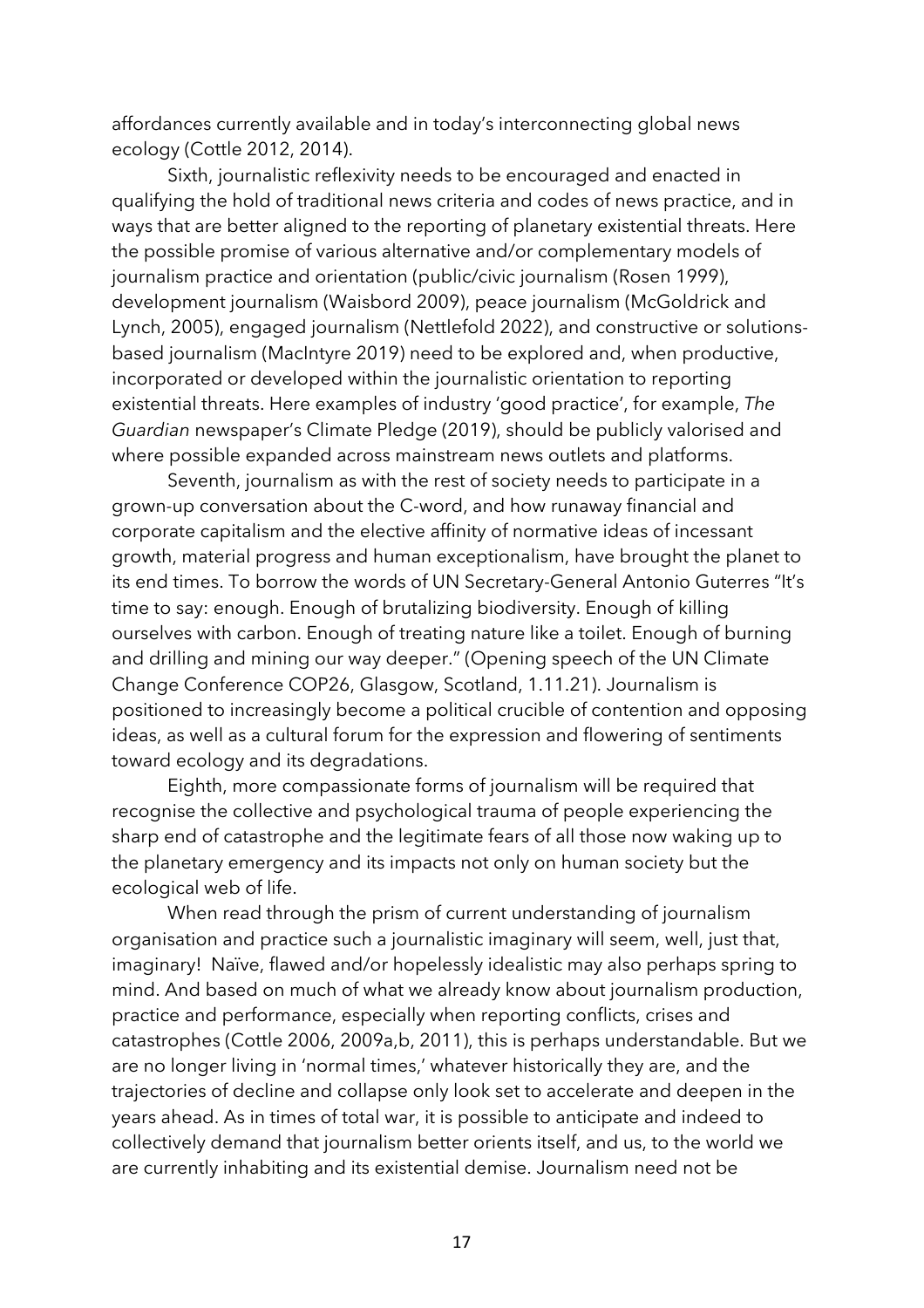assumed to be historically static or intransigent to change (Carey 1996, Zelizer 2017, Shudson 2019). The juggernaut of late modernity (Giddens 1990) can also give birth to its nemesis. It's in the ecological air we breathe as much as the compelled politics and changing economic relations forced to adapt to an increasingly catastrophised world. This is the terrain of Beck's societal metamorphosis that complexly, in myriad and often understated ways, reaches down into everyday life, into institutions and ways of doing things, and constitutes an 'epochal change of horizons' (Beck 2015: 77).

Journalism has the proven historical capacity to recalibrate and readjust its cultural sights, its collective moral compass, though not always for the better it is true. But we should not overlook or downplay the part played by modern means of communication in the deepening of democratic expectations (Scannell 1989) and in the advance of progressive movements of change (Alexander 2006): whether in respect of the civil rights movement challenging racism, gender equality and new identity politics or the universal recognition of human rights and struggles for animal welfare and environmental justice around the world. Journalism takes its cue not only from owners and powerful vested interests, but professionally and culturally from the metaphorical winds of change blowing through wider society. In hot-housed times literally blasted by winds of change, in times of 'anthropological shock' and 'enforced enlightenment,' the politics of 'emancipatory catastrophism' finds a foothold and may even be set loose (Beck 2015). In such circumstances journalism can become increasingly compelled to not only acknowledge but also grant expression to views and voices challenging the business as usual, life as normal, worldview, a view long past its sell-by-date in a visibly dying world.

Journalism's imaginary, increasingly calibrated to a world-in-crisis, also need not be assumed to be a sudden and unlikely moment of ideological conversion, but as an ongoing process of societal metamorphosis in the fading dusk of world civilization and in the gathering vortex of demands for transition and societal transformation to a more sustainable and survivable world. And indeed, there are already some grounds to say that this is already emergent in some sectors and some outlets of the current journalism field – whether in respect of the political reporting, for example, of top-down policies and programmes of energy transition or the cultural valorisation of small-scale initiatives and enterprises oriented to grass roots sustainability and ecological wellbeing. We see it in the reporting of attempted regearing of economies in a slew of top-down government policies and elaborate programmes that seek, if not always coherently or with sufficient urgency and vision, to move enterprises and behaviours to a carbon neutral, or much reduced fossil-fuelled world. This includes meaningful shifts in every economic sector, including energy, transport, housing, food production and the provision of local services (Porritt 2021, Kaplinsky 2021).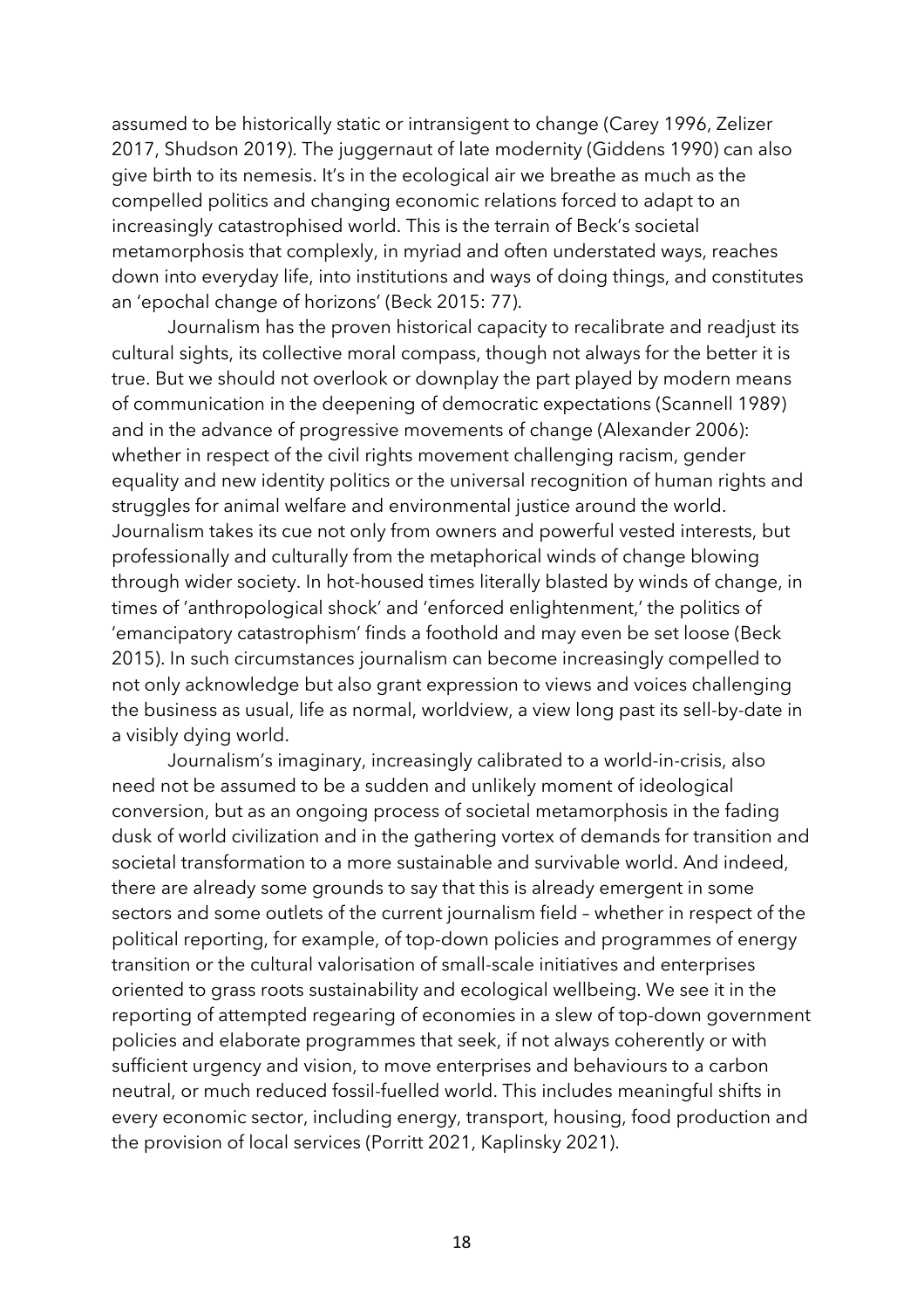This top-down national *state-politics and* international *supra-politics*, however, does not exhaust the creative flourishing of ideas and practices which also bubble and ferment in the *sub-political* spaces of the creative economy and in the relatively invisible spaces and imagined horizons of the civil sphere. Here we find an eclectic cornucopia of productive ideas and shifting sensibilities. These include, for example, the ideas of deep adaptation and practices of regenerative culture and agriculture, rewilding and relocalisation; an appreciation of traditional indigenous wisdom based on ecologically sustainable relationships and reciprocity; ideas of circular, steady-state and alternative economies, of postgrowth, de-growth and a new green deal and much else besides. This cultural flourishing informs the practices and pre-figurative politics of ecological consciousness and thinking about the web-of-life and emergent future imaginary of the Symbiocene, as we heard previously.

Whether we know it or not, our life chances and indeed the continuing chance of Life on planet Earth, has become a race to ecological consciousness. Journalism can yet perform an indispensable and vitalizing role in *signalling, symbolising,* and *staging* the inescapable necessity for deep adaptation and pathways of transition. It can do so by scrutinizing and exploring the credibility of government and corporate policies and the flourishing of ideas and pre-figurative practices built on imagined futures and compelled new horizons. Journalism's interpretative community of academic scholars must also, I politely urge, step up and challenge today's 'Great Derangement.' Because now is the time. As Hegel remarked, 'The owl of Minerva spreads its wings only with the coming of the dusk.'

## **References**

Agin, S and Karlsson, M. (2021) 'Mapping the Field of Climate Change Communication, 1993-2018: Geographically Biased, Theoretically Narrow, and Methodologically Limited,' *Environmental Communication* 15(4): 431- 466.

Alexander, J. (2006). *The Civil Sphere*. Oxford: Oxford University Press.

- Alexander, J., and Jacobs, R. (1998). Mass Communication, Ritual and Civil society. In T. Liebes and J. Curran (Eds.), *Media, Ritual and Identity* (pp. 23–41). London: Routledge.
- Atanasova, D. (2022) 'How Constructive News Outlets Reported the Synergistic Effects of Climate Change and Covid-19 Through Metaphors' *Journalism Practice* 16(2-3): 384-403.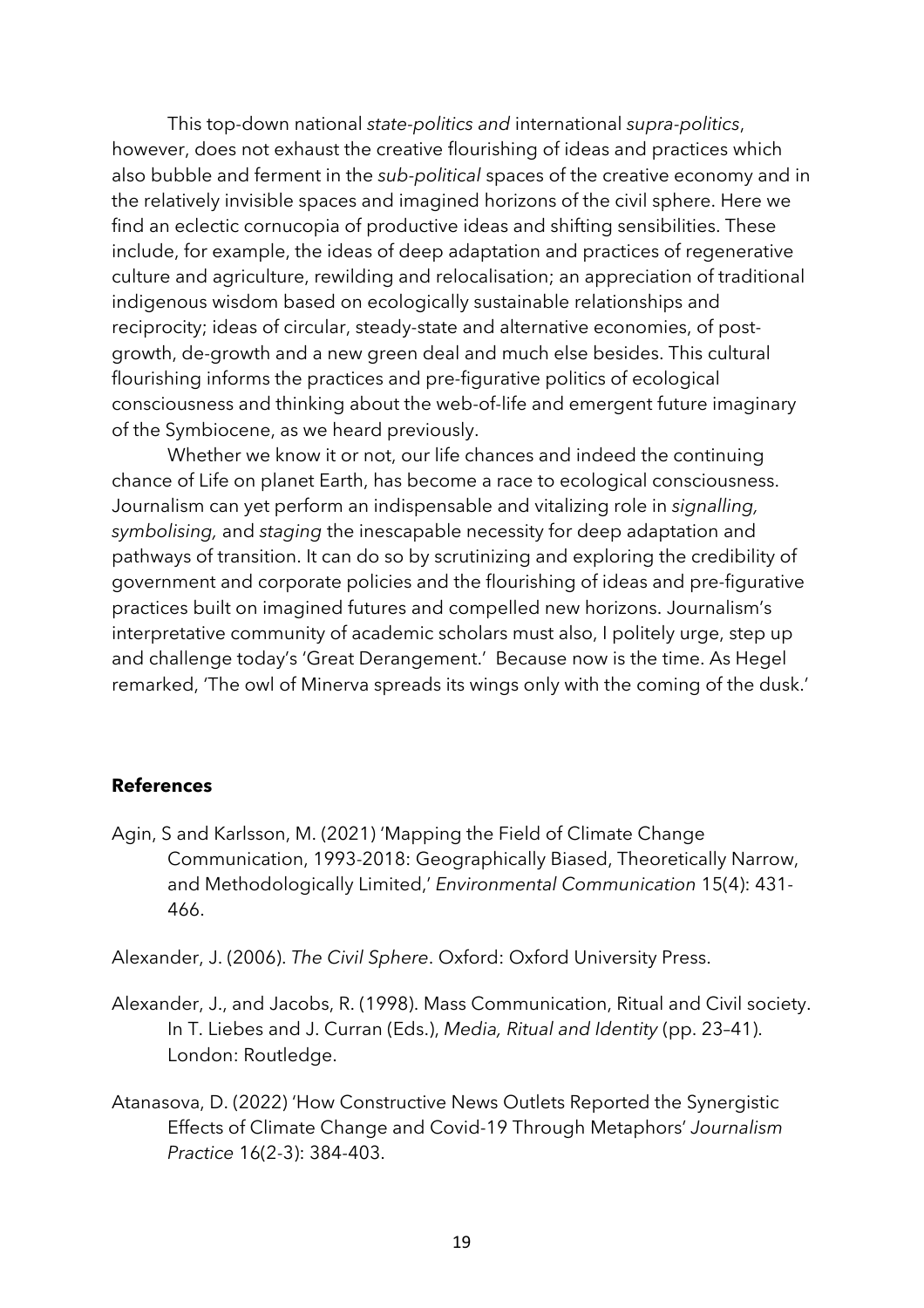Beck, U. (1992) *Risk Society: Toward a New Modernity*. London: Sage..

Beck, U. (2000). *World Risk Society*. Cambridge: Polity.

Beck, U. (2009). *World at Risk*. Cambridge: Polity.

- Beck, U. (2015) 'Emancipatory Catastrophism: What does it mean to climate change and risk society?' *Current Sociology*. 63(1): 75-88.
- Beck, U. (2016) *The Metamorphosis of the World*. Cambridge Polity.
- Bendell, J. and Read, R. (Eds) (2021) *Deep Adaptation. Navigating the Realities of Climate Chaos*. Cambridge: Polity.
- Bennett, L. (2021) *Communicating the Future: Solutions for Environment, Economy and Democracy.* Cambridge: Polity
- Bennett, L., Lawrence, G. and Livingston, S. (2006) *When the Press Fails.* Chicago IL: University of Chicago Press.
- Berglez, P. (2013) *Global Journalism*. New York: Peter Lang.
- Berners-Lee, M. (2021) *There is No Planet B*. (revised edition) Cambridge: Cambridge University Press.
- Bødker and Morris (2022) *Climate Change and Journalism: Negotiating Rifts of Time.* London: Routledge.
- Borrelli, P. Robinson, D., Panagos, P. and Ballabio, C. (2022) 'Land Use and Climate Change Impacts on Global Soil Erosion by Water (2015-2070)' *Proceedings of the National Academy of Sciences, USA.,* 117(36): 21994- 22001.
- Borth, A., Campbell, E., Munson, S, Patzer, S., Yagatich, W., and Maibach, E. (2022) Are Journalists Reporting on the Highest-Impact Climate Solutions? Findings from a survey of Environmental Journalists. *Journalism Practice,* 16 (2-3): 443-461.
- Boycoff, M. and Boycoff, J. (2007) 'Climate Change and Journalistic Norms: A Case Study of US Mass-Media Coverage,' *Geoforum,* 38(6): 1190-1204.
- Capra, F. and Luisi, P. L. (2014) *The Systems View of Life: A Unifying Vision.* Cambridge: Cambridge University Press.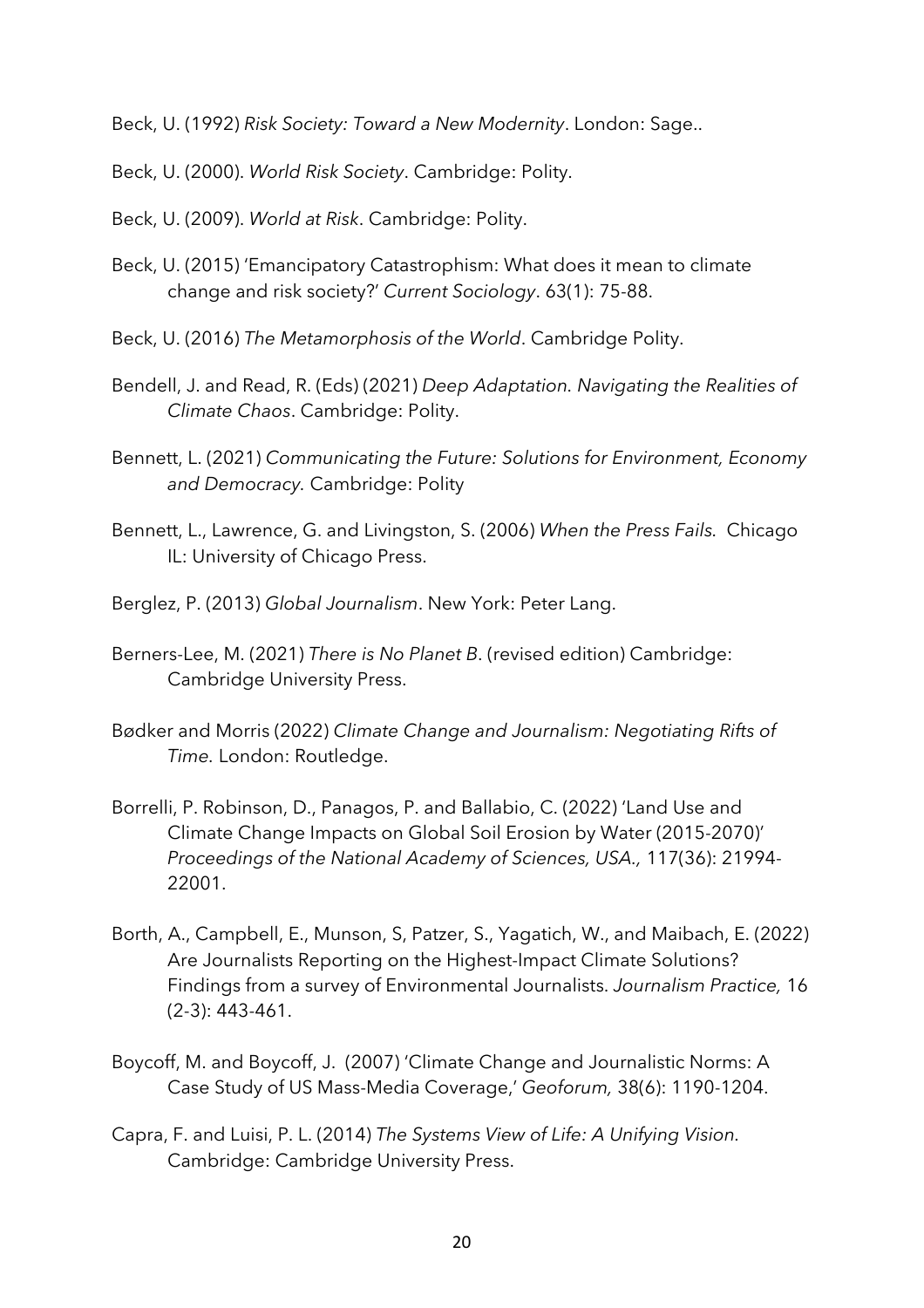Carey, P. (1996) *The Faber Book of Reportage*. London: Faber and Faber.

Clarke, N. (2014) Geo-Politics and the Disaster of the Anthropocene,' *Sociological Review*. 62(1): 19-37.

Club of Rome (2019) *Planetary Emergency Plan*. https://www.clubofrome.org/publication/the-planetary-emergency-plan/

Chadwick, A. (2017) *The Hybrid Media System*. Oxford University Press.

- Cottle, S. (2000) 'TV News, Lay Voices and the Visualisation of Environmental Risks', pp. 29- 44, in S. Allan, B. Adams, C. Carter (Eds.) *Environmental Risks and the Media.* London: Routledge
- Cottle, S. (2006). *Mediatized Conflict: Developments in Media and Conflict Studies.*  Maidenhead: Open University Press.
- Cottle, S. (2008) 'Reporting Demonstrations: The Changing Media Politics of Dissent' *Media, Culture & Society,* 30(6): 853- 872.
- Cottle, S. (2009a). *Global Crisis Reporting: Journalism in the Global Age*. Maidenhead: Open University Press.
- Cottle, S. (2009b). Global crises in the news: Staging new wars, disasters, and climate change. *International Journal of Communication 3*: pp. 494–516.
- Cottle, S. (2011). Taking global crises in the news seriously: Notes from the dark side of globalization. *Global Media and Communication 7*(*2*): pp. 77–95.
- Cottle, S. (2012). 'Global Crises and World News Ecology' (pp. 473–484) in: S. Allan (ed.) *The Routledge Companion to News and Journalism Studies*. Revised edn. London: Routledge.
- Cottle, S. (2013). Journalists witnessing disasters: From the calculus of death to the injunction to care. *Journalism Studies 14*(*2*): pp 1–17.
- Cottle, S. (2014). Rethinking media and disasters in a global age: What's changed and why it matters. *Media, War & Conflict*, *7(1)*: pp 3-22.
- Cottle, S. (2019). Journalism coming of (global) age, II. *Journalism: Theory, Practice & Criticism 20*(*1*): pp. 102–105.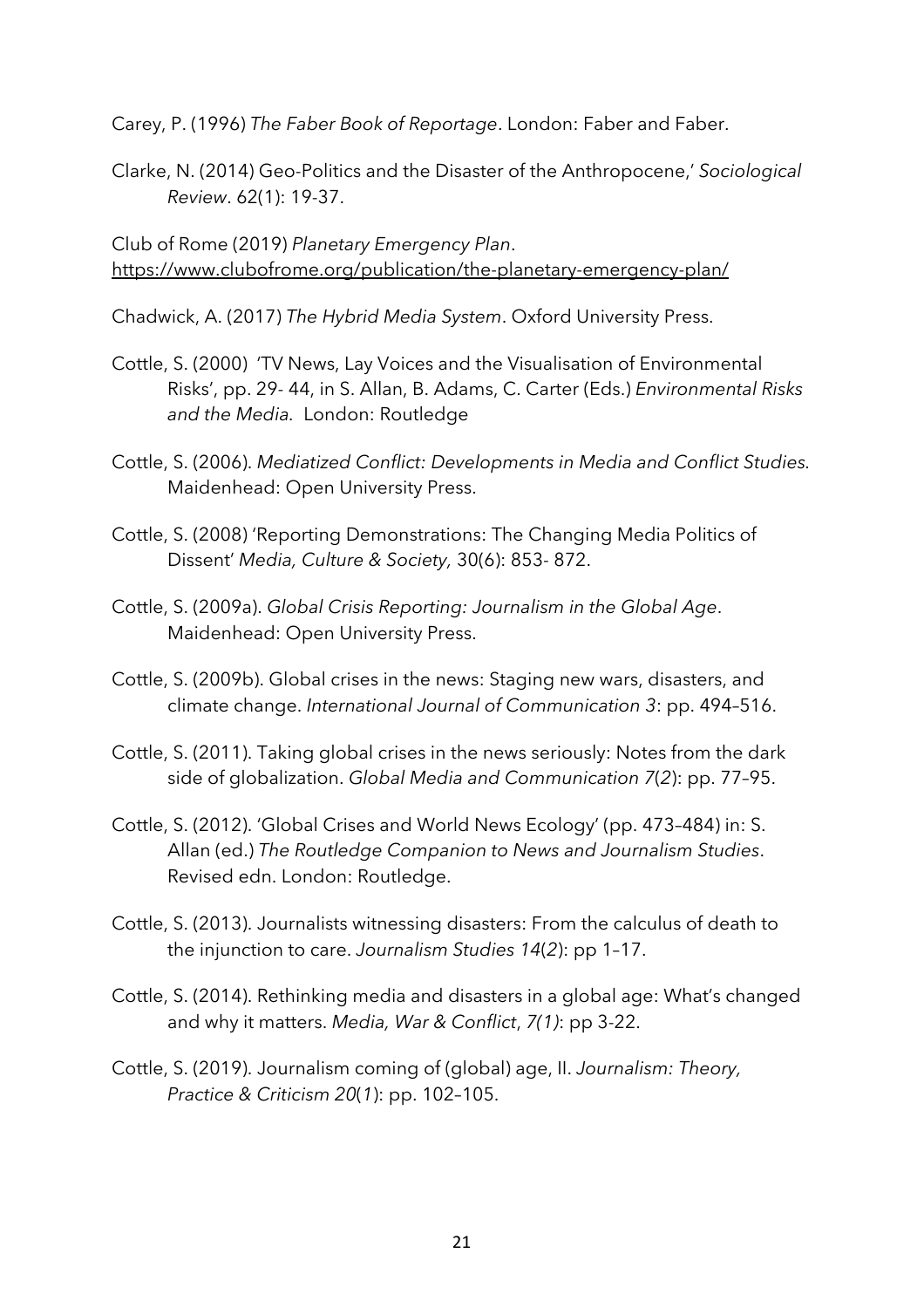- Cottle, S. (2021) 'On the Edge of the World: Peace and Conflict Reporting in a World-in-Crisis.' In K. Orgeret (Ed) *Insights on Peace and Conflict Reporting*. London: Routledge.
- Cottle, S. (2023) 'Ukraine War Reporting: Obliterating Ecological Consciousness' in. M, Pantti and M. Mortensen (Eds) *Media and the Ukraine War*. Peter Lang.
- Cottle, S. and Lester, L. (eds) (2011). *Transnational Protests and the Media*. New York: Peter Lang.
- Cottle, S. and Rai, M. (2006). Between display and deliberation: Analysing TV news as communicative architecture. *Media, Culture & Society 28*(*2*): pp. 163– 189.
- Cowie, R., Bouchet, P. and Fontaine, B. (2022) 'The Sixth Mass Extinction: Fact, Fiction or Speculation? ' *Biological Reviews* 97(2): 640-663
- Daly, H. (1991) *Steady-State Economics*. Island Press.
- Diamond, J. (2011) *Collapse: How Societies Choose to Fail or Survive*. London: Penguin.
- Eisenstein, C. (2018) *Climate: A New Story*. California: North Atlantic Books.
- Eisenstein, C. (2021) *Sacred Economics: Money, Gift and Society in the Age of Transition.* California: North Atlantic Books.
- Erlich, P. and Erlich, A. (1988) *Extinction*. Random House.
- Erlich, P. (2017) *Biological Extinction*. (https://www.youtube.com/watch?v=1j7TpoLmR60&t=567s)

Erlich, P. (2018) 'Paul Erlich: Collapse is a near certainty within decades' Interview. D. Carrington. The Guardian 22 March, 2018.

(https://www.theguardian.com/cities/2018/mar/22/collapse-civilisationnear-certain-decades-population-bomb-paul-ehrlich)

Federation of American Scientist (FAS)(2022) 'Status of World Nuclear Forces' https://fas.org/issues/nuclear-weapons/status-world-nuclear-forces/

Giddens, A. (1990). *The Consequences of Modernity*. Cambridge: Polity.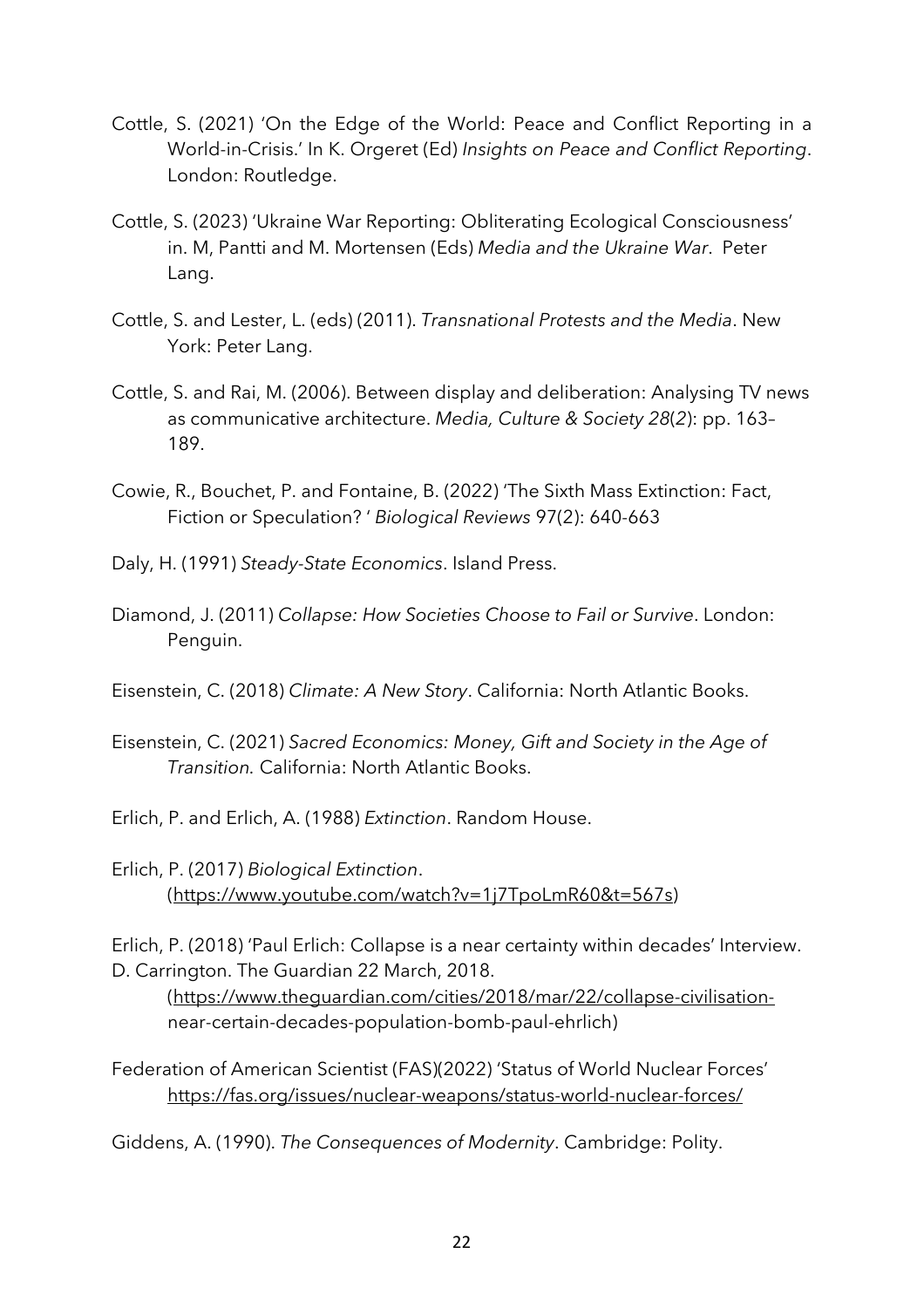- Gillespie, S. (2020) *Climate Crisis and Consciousness: Re-imagining Our world and Ourselves.* London: Routledge.
- Ghosh, A. (2016) *The Great Derangement*. Chicago: University of Chicago Press.
- Goulson. D. (2021) *Silent Earth: Averting the Insect Apocalypse*. Jonathan Cape.
- Gutsche, R. and Pinto, J. (2022) 'Covering Synergistic Effects of Climate Change: Global Challenges for Journalism' *Journalism Practice* 16(2-3): 237-243.
- Harcup, T, and O'Neil, D. (2017) What is News? News values revisited (again).' *Journalism Studies* 18(12): 1470-1488.
- Hanh, T. (2021) *Zen and the Art of Saving the Planet*. London: Penguin.
- Haque. U. (2021) 'The Age of the Great Dying' Eudaimonia. July 9, 2021 https://eand.co/the-age-of-the-great-dying-is-beginning-651b1a210432

Haraway, D. (2016) *Staying with the Trouble*. Duke University Press.

Hickle, J. (2021) *Degrowth: How Less is More will Save the World*. Windmilll Books.

Jackson, T. (2021) *Post Growth: Life After Capitalism*. Cambridge: Polity.

- Kaplinsky, R. (2021) *Sustainable Futures: An Agenda For Action*. Cambridge: Polity.
- Kelly, S. and Macy, J. (2021) 'The Great Turning: Reconnecting through Collapse' pp. 197-208 in Bendell, J. and Read, R. (Eds) *Deep Adaptation. Navigating the Realities of Climate Chaos*. Cambridge: Polity.
- Kimmerer, R. (2013) *Braiding Sweetgrass: Indigenous Wisdom, Scientific Knowledge and the Teachings of Plants*. London: Penguin.
- Kimmerer, R. (2022) 'Ancient Green: Moss, Climate and Deep Time. *Emergence Magazine*, April. (https://emergencemagazine.org/essay/ancient-green )
- Klein, N. (2007). *The Shock Doctrine: The Rise of Disaster Capitalism*. London: Allen Lane.
- Kolbert. E. (2014) *The Sixth Extinction*: An Unnatural History. London: Bloomsbury
- Korton, D. (2021) Ecological Civilization: From Emergency to Emergence.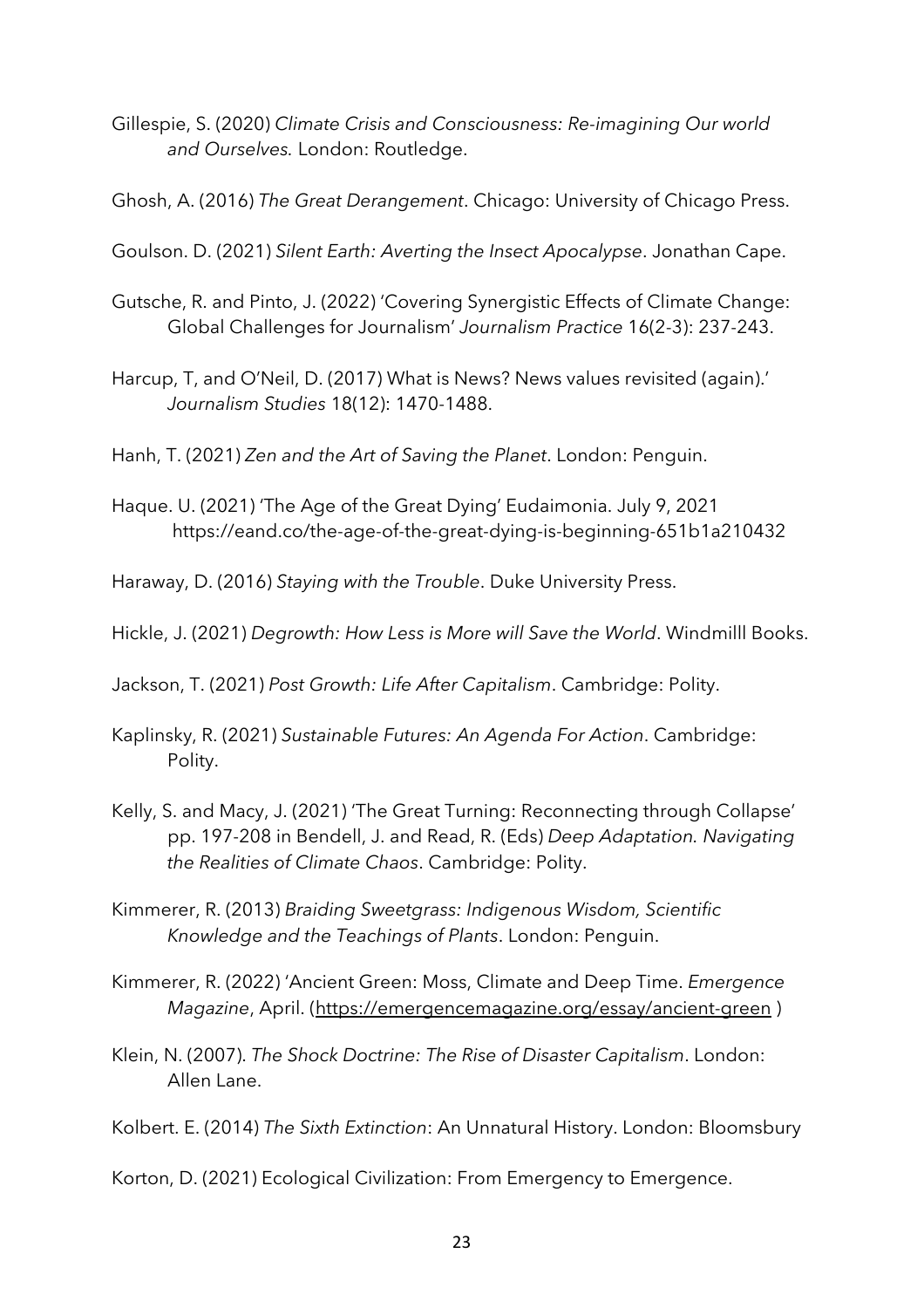https://davidkorten.org/wp-content/uploads/2021/11/Korten-EcoCiv-11032021.pdf.

- Latour, B. (2017) *Facing Gaia: Eight Lectures on the New Climate Regime*. Cambridge: Polity.
- Lawler, O., Allan, H., Baxter, P., Castagnino, R., Tor, M., Dann L., Hungerford, J., Karmacharya, D., Lloyd, T., Lopez-Jara,M., Massie,G., Novera,J., Rogers, A. and Kark, S. (2021) 'The Covid-19 Pandemic is Intricately Linked to Biodiversity Loss and Ecosystem Health' *The Lancet* 5(11): E840-E850. https://www.thelancet.com/journals/lanplh/article/PIIS2542- 5196(21)00258-8/fulltext.
- Lent, J. (2021) *The Web of Meaning*. London: Profile Books.
- Lewis. S. and Maslin, M. (2018). *The Human Planet: How We Created the Anthropocene*. London: Penguin Books.
- Lovelock, J. (2015) *A Rough Ride to the Future*. London: Penguin.
- Lovelock, J. (2021) *We Belong to Gaia*. London Penguin.
- Loy, D. (2019) *Ecodharma: Buddhist teachings for the Ecological Crisis*. Wisdom Publications.
- Macy. J. (2021) *World As Lover, World As Self*. California: Parallax Press.
- Meadows, D. Meadows, D., Randers, J. Behrens, W. (1972) *The Limits to Growth: A Report for the Club of Rome's Project on the Predicament of Mankind.* Earth Island.
- McIntyre, K. (2019) 'Solutions Journalism: The Effects of Including Solution Information in News Stories about Social Problems. Journalism Practice 13(8): 1029-1033.
- McGoldrick, A. and Lynch, J. (2005) *Peace Journalism: Conflict and Peacebuilding*. Stroud: Hawthorn Press.
- Millman, O. (2022) *The Insect Crisis*. New York: Atlantic Books
- Moore, J. (2015) *Capitalism in the Web of Life: Ecology and the Accumulation of Capital.* London: Verso Books.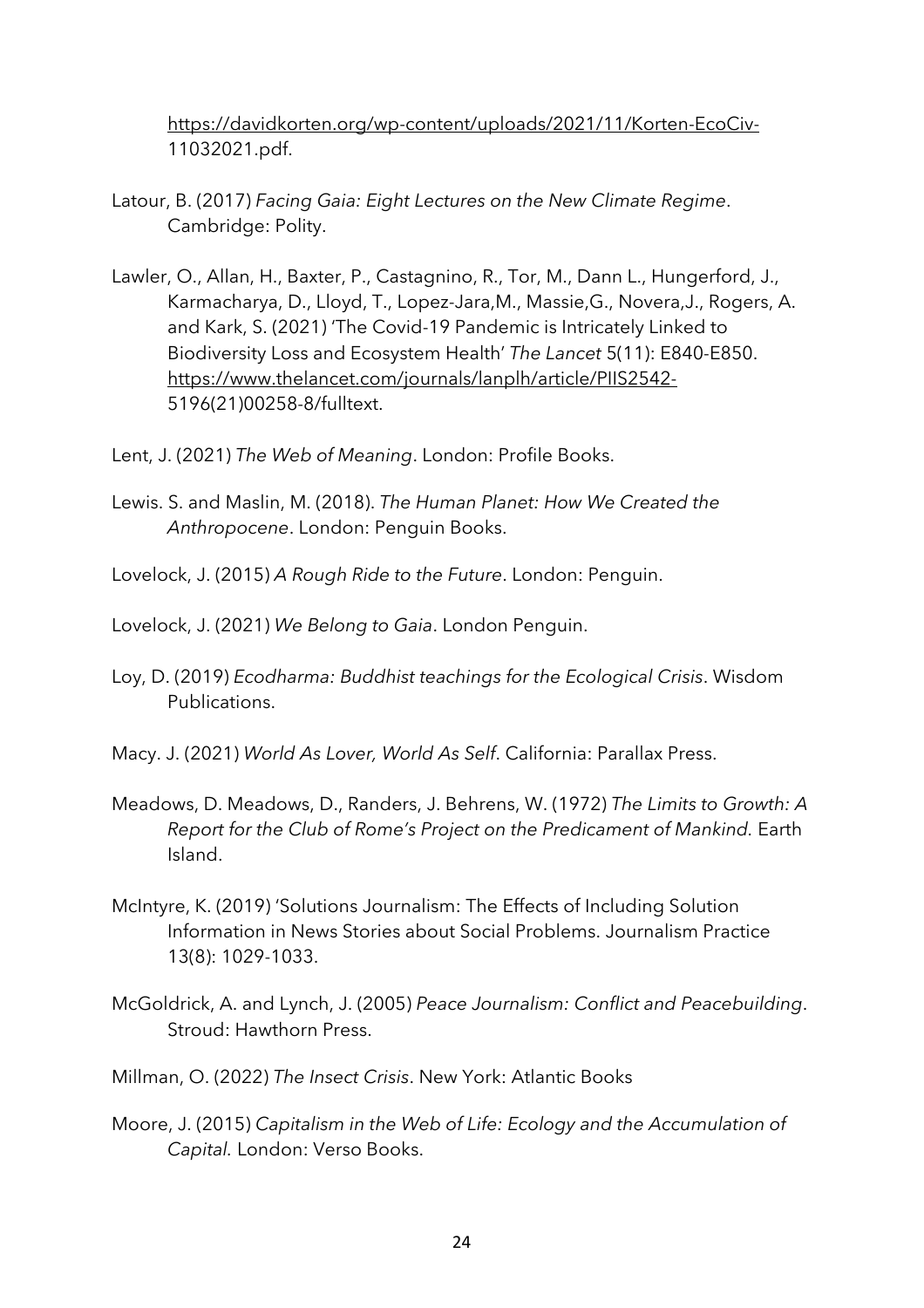Naess, A. (2021) *There is No Point of Return.* London: Penguin.

- Nettlefold, J. and Peci, G. (2022) 'Engaged Journalism and Climate Change: Lessons from an Audience-led, Locally Focused Australian Collaboration.' *Journalism Practice* 16(1): 19-34.
- Oomen, J, Hoffman, J. and Hajerm M. (2022) Techniques of futuring: On how imagined futures become socially performative. *European Journal of Social Theory,* 25(2): 252-270.
- Pascoe, B. (2016). *Dark Emu*. Broome: Magabala Books.
- Patel, R. and Moore, J. (2018). *A History of the world in Seven Cheap Things. A Guide to Capitalism, Nature, and the Future of the Planet*. London: Verso.
- Porritt, J. (2021) *Hope in Hell*. Simon & Schuster.
- Raworth, K. (2017). *Doughnut Economics*. London: Penguin.
- Read, R. and Alexander, S. (2019) *This Civilization is Finished: Conversations on the end of Empire – and what lies beyond.* Melbourne: Simplicity Institute.
- Reese, S. (2016) The New Geography of Journalism Research: Levels and Spaces. *Digital Journalism* 4(7): 8156-826.
- Robbins, D. and Wheatley, D. (2021) "Complexity, Objectivity, and Shifting Roles: Environmental Correspondents March to a Different Beat. *Journalism Practice*. 15(9): 1289-1306.
- Robertson, A. and Schaetz, N. (2022) Moving People: Proper Distance and Global News Coverage of Migration' *Global Media and Communication*. 17(3): 321-343.
- Rosen, J. (1999) What are Journalists For? Yale University Press.
- Scannel, P. (1989) Public Service Broadcasting and Modern Public Life. *Media, Culture and Society*, 11(2): 135-166.
- Schudson, M. (2019) 'Approaches to the Sociology of News' pp.139-165 in J. Curran and D. Hesmondhalgh (eds) *Media and Society*, 6th edition. London: Bloomsbury.

Servigne, P., Stevens, R., (2020) *How Everything Can Collapse*. Cambridge: Polity.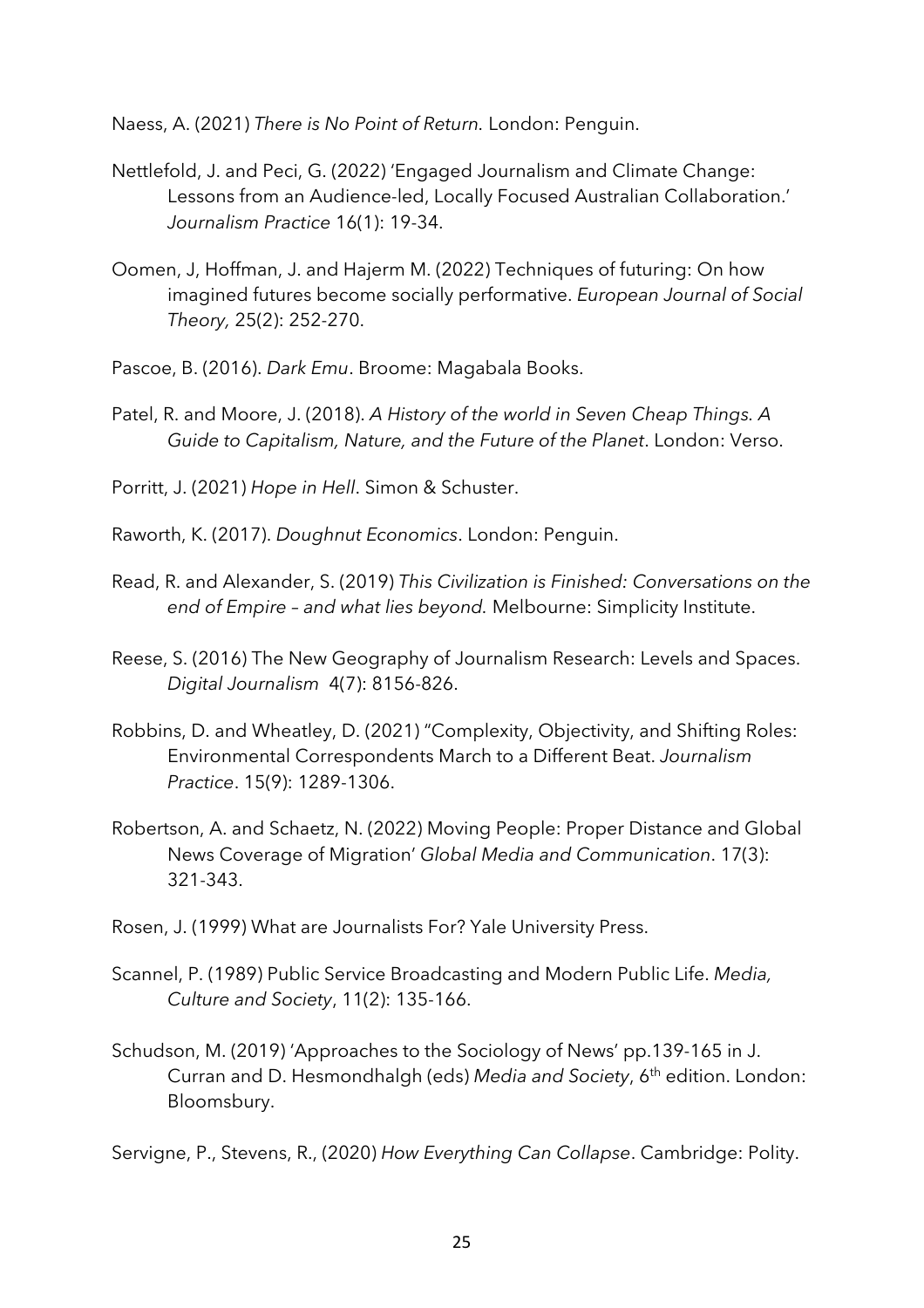- Servigne, P., Stevens, R., and Chapelle, G.,(2021) *Another End of the World is Possible*. Cambridge: Polity.
- Smith, P, and Howe, N. (2015). *Climate Change as Social Drama*. Cambridge: Cambridge University Press.
- Steffen, W., Broadgate, W., Deutsch, L., Gaffney, O., and Ludwig, C. (2015) 'The trajectory of the Anthropocene: The Great Acceleration' *The Anthropocene Review,* 2(1): 81-98.
- Toon, B. (2018) 'I've Studied Nuclear war for 35 Years You Should Be Worried.' TEDxMileHigh. https://www.ted.com/talks/brian\_toon\_i\_ve\_studied\_nuclear\_war\_for\_35\_y ears\_you\_should\_be\_worried?language=en
- Tsing, A., Deger, J., Saxena, A. and Zhou, F. (curated and edited) *FERAL ATLAS; The More-Than-Human Anthropocene* HTTP://FERALATLAS.ORG/# (ACCESSED 15.2.22)
- Turner. G. (2014) *Is Global Collapse Imminent? An Updated Comparison to the Limits of Growth with Historical Data*. Research Paper Number 4. Melbourne Sustainable Society Institute. Melbourne University.
- United Nations Environmental Programme (2016) *Frontiers 2016: Emerging Issues of Environmental Concern.* https://www.unep.org/resources/frontiers-2016-emerging-issues-environmentalconcern?\_ga=2.266708750.1226627773.1652287089- 999998056.1652287089
- United Nations Environment Programme (2019) *Global Biodiversity Outlook 5.*  Retrieved 20 September 2020 from https://www.cbd.int/gbo5

United Nations (2022) 'Global Issues'. https://www.un.org/en/global-issues

- United Nations*,* (2022) *IPCC Sixth Assessment Report: Impacts, Adaptation and Vulnerability.* https://www.ipcc.ch/report/ar6/wg2/
- Waisbord, S. (2009) "Rethinking Development Journalism' in S. Allan (Ed) *The Routledge Companion to News and Journalism.* London: Routledge.

Wahl, D.L. (2016) *Designing Regenerative Culture*. Triarchy Press.

Wallerstein, I. (2004) *World-Systems Analysis*. Duke University Press.